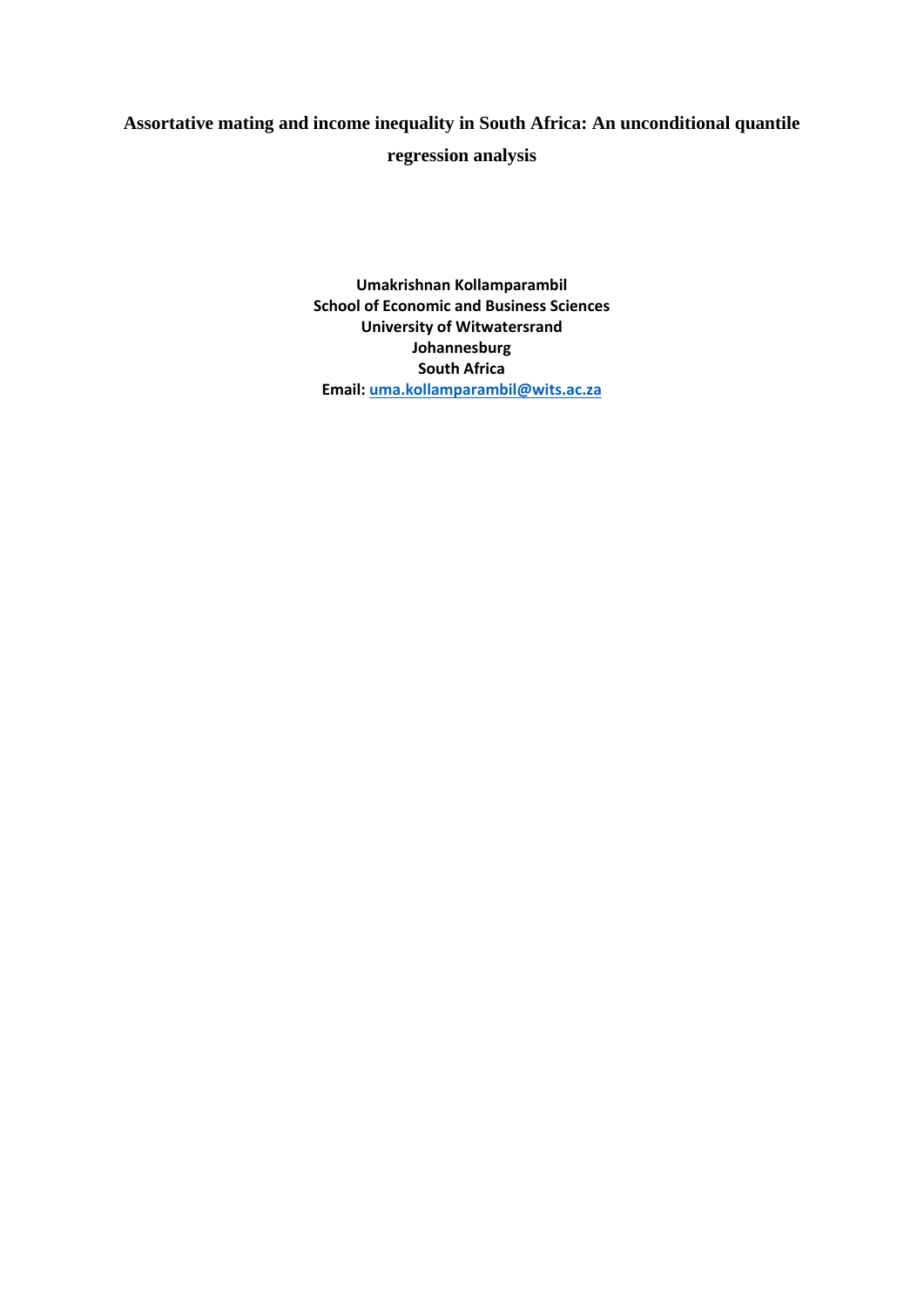# **1. Introduction**

Stratification, defined as the tendency of agents with similar characteristics to interact with one another in isolation of others has been identified in economic theory as one of the factors that explains differences in the performance within a range of contexts like countries, firms and households (Durlauf 1996, Darity 2005). This, together with the realization that individuals are not randomly assigned to households but that assortative mating explains household formation has led literature on income inequality to acknowledge positive assortative mating in developed countries as one of the contributors to income inequality. The intuition behind the argument of positive assortative mating being that the gain from the marriage function is complementary resulting in the highest type man mating the highest type woman, and the second highest type man mates the second highest type woman, and so on based on various physical and socioeconomic characteristics like height, education, income etc. Positive assortative matching therefore maximizes the sum of match outputs in the marriage market when male type and female type are complements in the match output function, referred to as the "supermodularity" condition of the match output function (Becker 1973).

The implications of positive assortative mating based on education or income on household income inequality is obvious for income inequality measured at household level based on per capita household income. Therefore, it is expected that household inequality would increase in the presence of education/income based positive assortative mating, other things remaining constant. This has been empirically analysed in various developed country contexts (Eika et al 2017). While there is near universal consensus among these studies on the existence positive assortative mating (Kuhn & Ravazzini 2017, is an exception in the context of Switzerland), evidence is mixed when it comes to trend in positive assortative mating and its impact on income inequality. Moreover, empirical analysis into assortative mating and its implication for inequality have been thus far restricted to developed country contexts. This study is important as it is undertaken in the context of South Africa, a developing country which is known for high income inequality and low average levels of education, which provides a very different context from that of developed countries.

Given that South Africa has the dubious distinction of being one of the most unequal societies in the world, it is little wonder that economists have studied various dimensions of its inequality. Inequality literature in the context of South Africa has focused on labour markets,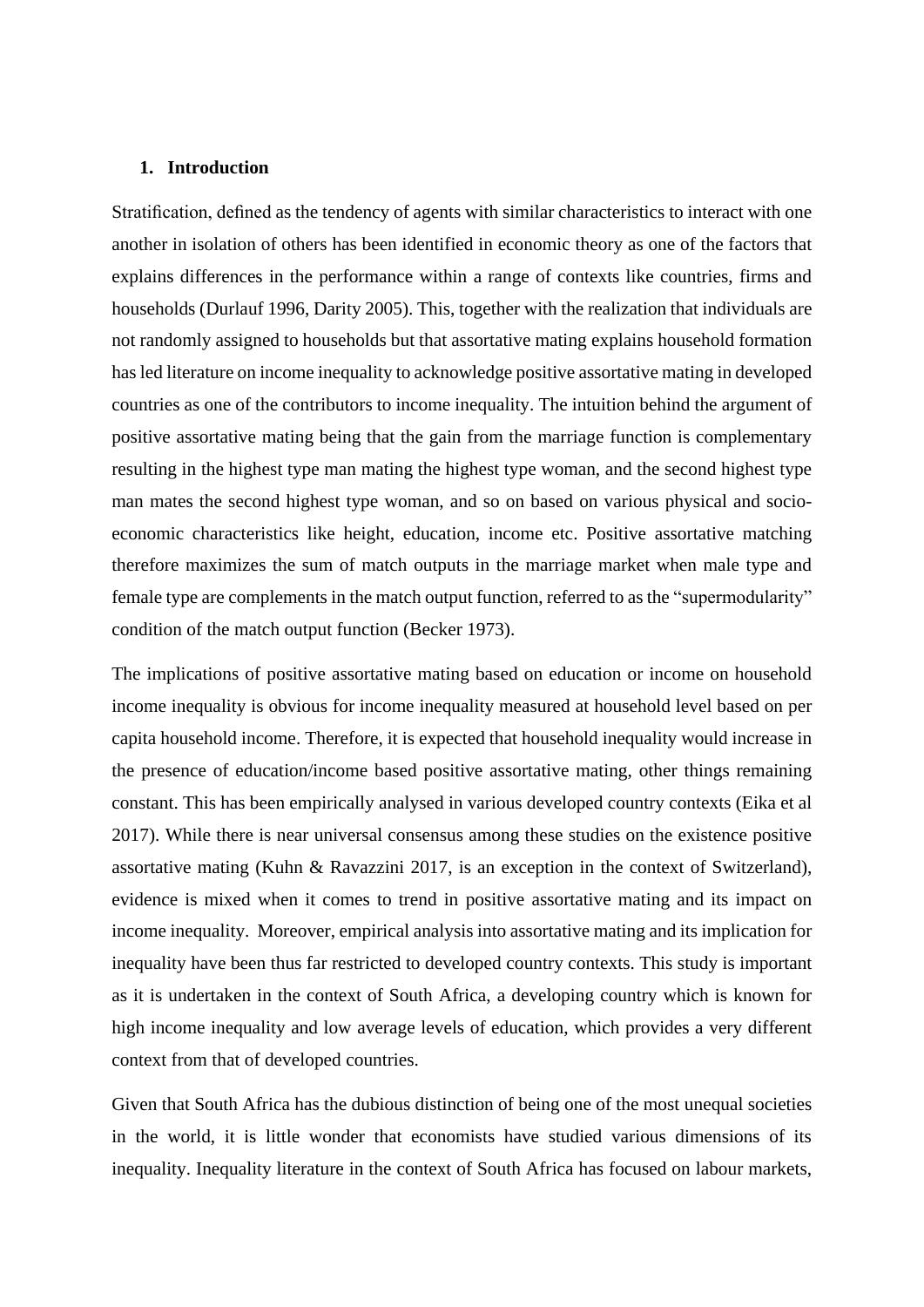education, race, region, gender dimensions (Mwabu and Schultz, 1996; Moll, 1998; Ntuli, 2007; Burger and van der Berg, 2011). While assortative mating is expected to intersect with labour markets, education and gender, no study has explicitly looked into the role of sorting in marriage markets on South Africa's income inequality. It is therefore important to ascertain the trends in sorting behavior in household formation in South Africa and analyse its impact on income inequality determination.

Apart from being the first attempt at investigating the impact of positive assortative matching on income inequality in a developing country context, this study pioneers in the global literature in analyzing the nonlinear relationship between positive assortative mating and income inequality over age cohorts to differentiate mating behavior and its impact over age groups. Further, the study contributes by the use of unconditional quantile regression or the recentered influence function (RIF) method developed by Firpo et al (2007, 2009) to determine the impact of sorting in marriage markets on income inequality using individual level estimation. The advantage of this estimation technique over quantile regression technique is that it can be used to estimate the effect of changes in covariates on any distributional statistics such as interquartile ranges, the variance, or the Gini coefficient.

The study utilizes the 4<sup>th</sup> wave of the National income Dynamics Survey. Education rather than income is used for ascertaining assortative mating for dual reasons. Education is expected to suffer less from endogeneity caused through reverse causality as education is likely to have been achieved prior to the household formation and secondly, because individual income data within the household is ridden with problems of missing information and unreliability of reported data.

Recent trends in inequality in South Africa indicate that between racial group inequality persists, within racial group inequality contributes a larger share to overall inequality. Inequality within the African population group has increased substantially over the postapartheid years with earnings inequality being the highest and increasing the most over time compared to other race groups (Leibbrandt et al. 2012).This study hence focusses on the African black population with the objective to explore the existence and trends of assortative matching and whether it impacts on income inequality.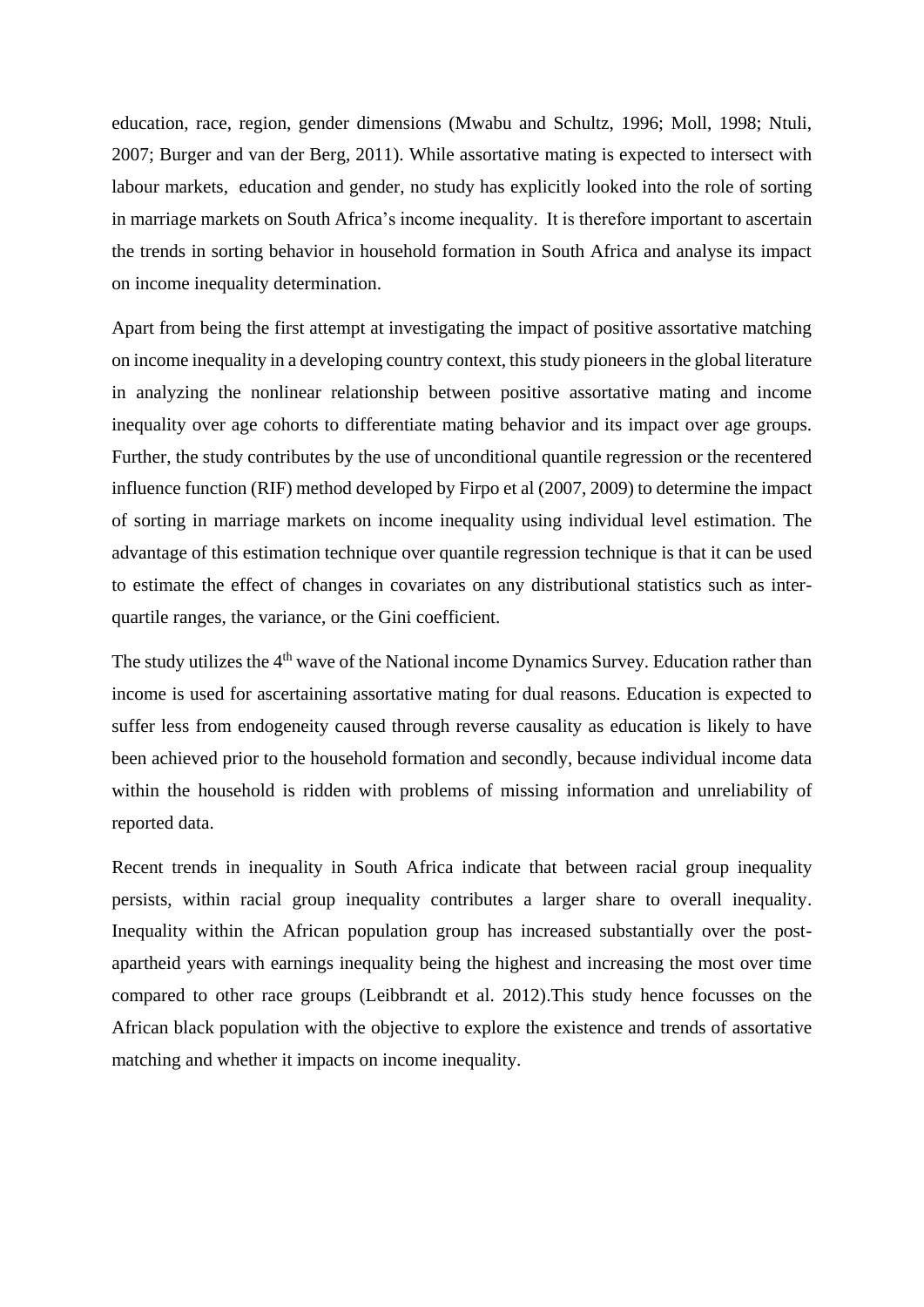The findings of the survey using robust OLS estimation to ascertain the extent of assortative mating and recentred influence function regression to understand its impact on inequality indicate that; a) assortative mating is positive across cohorts but is weaker among younger cohorts compared to older cohorts, b) assortative mating significantly contributes to income inequality and has not changed between age cohorts and, c) there is a non-linear "U" shaped relationship between positive assortative mating and income inequality in South Africa.

### **2. Literature review**

### *Positive assortative Mating and inequality*

While studies empirically investigating positive assortative mating in marriage markets within developed countries, and US in particular, are more common (Siow 2015, Rose 2001, Liu and Lu 2006), there are limited studies in the context of developing countries. Gabrielli and Serio (2017) is one such exception which finds strong evidence supporting positive education based assortative mating in Argentina using non-parametric and the parametric methods. Nevertheless, the study does not find a clear pattern of increasing assortative mating over the period 1980 and 2014. While the above mentioned studies find evidence of positive sorting, the results of Kuhn and Ravazzini (2017) are unique in that they found little evidence of homogamy in hourly wages with very weak correlation between between partners' realised earnings in the context of Switzerland.

The above discussed studies (with the exception of Kuhn and Ravazzini 2017) do not take the analysis forward to investigate the impact of assortative mating on household income inequality. Given that Kuhn and Ravazzini (2017) did not find evidence of positive assortative mating, it is not surprising that they conclude that the observed Gini coefficient of realised earnings is not different from the Gini in a scenario where partners match independently of their earnings. Other studies that consider the inequality impact of positive assortative mating are Cancian and Reed (1998) and, Schwartz (2010), Eika et al (2017), Hryshka (2015) and Greenwood et al (2014). All of these studies have been undertaken in developed country contexts and find sorting in marriage to be a determinant of income inequality. There is however contention on whether changing trends in assortative mating has contributed to increasing income inequality. While Cancian and Reed (1998) and, Schwartz (2010) conclude that an increase in assortative mating has led to a rise in income inequality; Eika et al (2017), Hryshka (2015) and Greenwood et al. (2014) do not find evidence of assortative mating contributing substantially to increasing inequality. This is indicative that while sorting in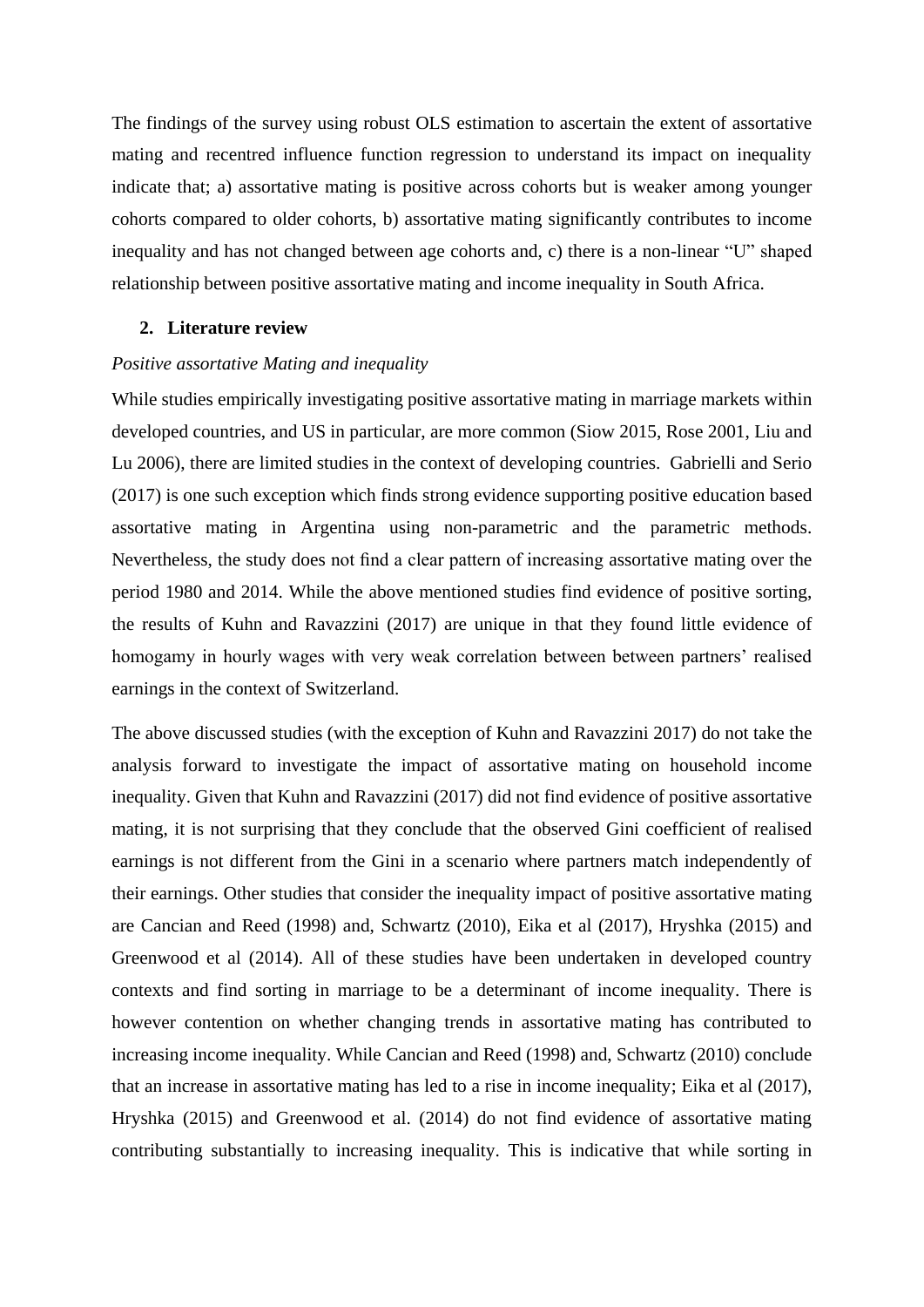household formation plays an important role in the cross section it is not an important factor in explaining the increase in inequality in recent years.

Literature thus far has used various techniques to ascertain assortative mating ranging from conventional correlation coefficient or standardized correlation used by Lui & Lu (2006) that controls for the variation in skill distribution while comparing the degree of assortative mating over time or across countries, to regression based analysis. Mare (1991 ) and Siow (2015) use log linear models for contingency tables and log odds ratio respectively, to provide estimates of the changing association between couples' educational characteristics while controlling for shifts in their marginal distributions. These models represent the association between husband's and wife's education in terms of a single parameter that represents the odds that husbands and wives share the same rather than different education levels. Greenwood et al (2014) on the other hand uses ordinary least Squares (OLS) regression with husbands education interacted with dummies for years to estimate change in positive assortative mating over time. The current study derives inspiration from Greenwood et al (2014) but uses age cohorts in lieu of year dummies to estimating changes in mating patterns between age groups.

In analysing the impact of positive assortative mating on income inequality, literature has tended to make use of counterfactual experiments that help quantify the change in Gini or other measures of income inequality by undertaking random matching of partners in the data and comparing it vis-à-vis revealed matches. Eika (et al 2017) constructs income distributions under alternative counterfactual scenarios, including keeping the marital sorting parameter used to match couples, the education distribution of men and women, or the economic returns to education, fixed at base year t0. The study then employs semiparametric decomposition method proposed by DiNardo et al. (1996) to quantify the relative importance of changes in educational composition, returns to education, and educational assortative mating for the rise in household income inequality. Similar approach of comparing actual couples to randomly paired simulated couples, are adopted by Hryshko et al. (2015) and Greenwood et al (2014).

A review of literature did not yield studies that link positive assortative mating with income inequality in the context of a developing country. Further, none of the existing studies take into account age-cohort based differences in mating patterns or possible non-linear relationship between positive assortative mating and income inequality. Lastly, this study is also the first to use unconditional quantile regression (RIF) to gain insights into assortative mating and income inequality using individual level data.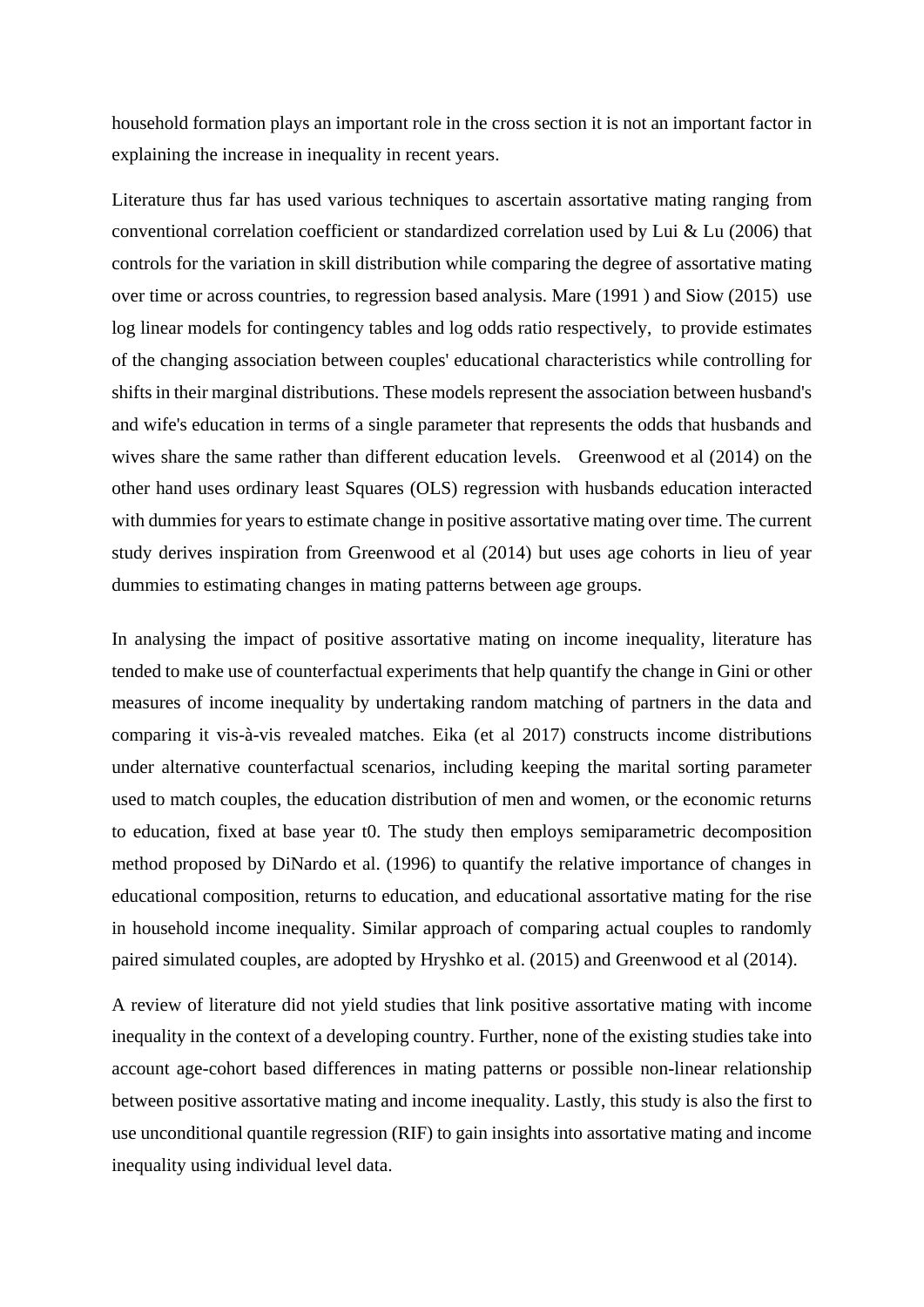### *Income inequality in South Africa*

The overall level of total inequality is determined to a large extend by the wage gaps between races and different groups of workers like men-women, non-migrant -migrants, and workers in the formal-informal economy etc. It is therefore not surprising that literature focuses on these stratification in analyzing inequality. While income inequality between racial groups persists in South Africa, within racial group inequality contributes a larger share to overall inequality and has increased substantially over the post-apartheid years. Leibbrandt et al. (2012) indicate that earnings inequality within the African population group is highest and has increased the most over time. Therefore although most studies on income inequality are aligned across race lines, this study prefers to focus on income inequality within the African population in South Africa that account for over 70 percent of the country's population.

Apart from race, gender wage-gap has also been highlighted as contributing to inequality. Studies in South Africa confirm the existence of gender wage gap, but they lack consensus on the level and trend of it in the country. Muller (2009) and Ntuli (2007) found contradictory evidence with the former finding a narrowing of gender wage gap between 1995 and 2006; and the latter finding that the gap had increased between 1995 and 2004. Kollamparambil and Razak (2011) found evidence on lines of Muller (2009) that the gender based discrimination had declined in the period 2001-2007. Further, evidence is also emerging that increasing ruralurban migration has also had a positive impact on inequality in South Africa (Kollamparambil 2017). This shows the changing dynamics of inequality in South Africa. All of the above factors intersect at household levels and become relevant in our analysis while assessing the role of assortative mating in determining household income inequality.

Education has a bearing in determining the labour market effect on inequality through both employment effect and wage effect (ILO 2015). The importance of education in determining income inequality in South Africa has been highlighted by many studies (Keswell and Poswell, 2004; Lam et al., 2011). Branson et al (2012) reveals the nexus between education and the labour in driving household inequality through the role of education in determining the probability of employment as well as the earnings returns for those that have employment. The study finds that South Africa has experienced a skills twist with the returns to matric and postsecondary education rising and the returns to levels of education below this remaining constant.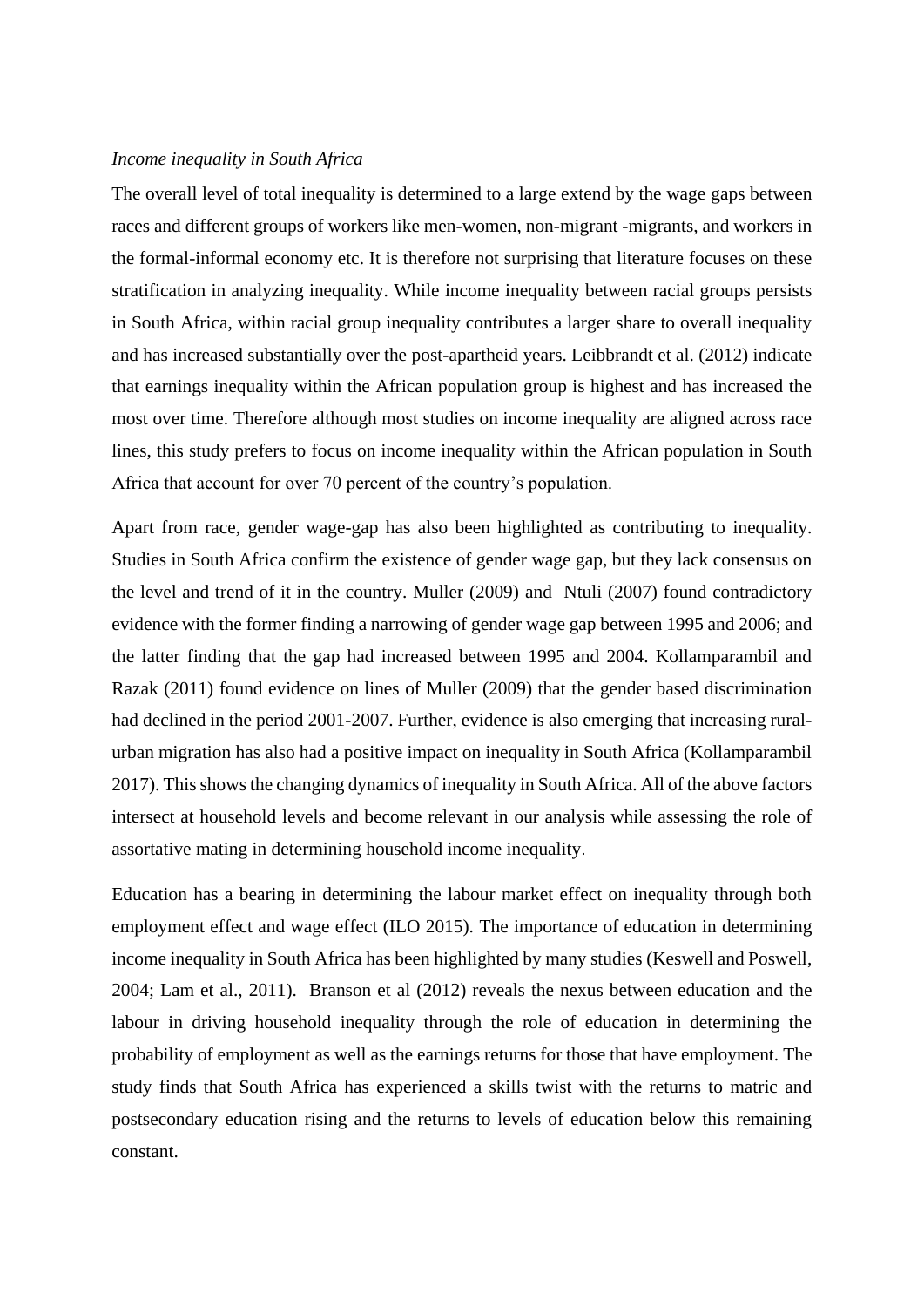The high levels of unemployment rate in South Africa is well documented with narrow unemployment rate being higher than 25% and the level of unemployment among youth being over 50% (Zaakirah and Kollamparambil 2015). Unemployment aside, wage inequality also contributes substantially to inequality. Thus, being employed is not sufficient to eliminate inequality as a household is likely to continue in the lower deciles of the household income distribution with an earner with unskilled employment. Leibbrandt et al. (2012) decomposes income inequality and show that while labour market income accounted for 83 per cent of income inequality in 1993, this increased to 85 per cent in 2008. While these decompositions confirm the importance of rising unemployment as a key driver of inequality, they also emphasise the importance of the rising inequality of earnings for those households with access to labour market earnings. Education being a key determinant of both employment status as well as the income decile of those employed becomes pertinent. This study hence focuses on education based assortative mating among Africans as a determinant of inequality controlling for other aspects relating to gender, region and age.

## **3. Data and Methodology**

Most studies covered under literature review have chosen to study the impact of assortative matching on income inequality over a period of time to answer the question of whether sorting in marriage has changed over time and its contribution to income inequality. One of the challenges in replicating similar studies in a developing country context like South Africa is the non-availability of reliable individual income data over sufficiently long enough time period to ascertain shifts in trends. While household income inequality data in the National Income Dynamics Survey (NIDS) is considered to be reliable, we do not see much meaning in comparing changes over time based on the various waves (four waves in approximately 2 year intervals between 2008 to 2015) of NIDS because of its panel nature given the limited change one would expect in the household formation due to either separation/divorce or death of these individuals over the period. We therefore restrict to the use of the 4th wave of NIDS as a crosssection using weights to account for systematic non-response and attrition to ensure national representability. The study makes use of age cohort-based analysis of Africans over the age of 20 years. This approach provides us with additional insights that are not accorded by existing studies. It allows an indication of transition happening across the age groups in assortative matching as well as its implication for income inequality. Further given the restrictions of data that analysis in developing countries are constrained by, it allows an early indication of changes in mating behavior through the younger cohorts.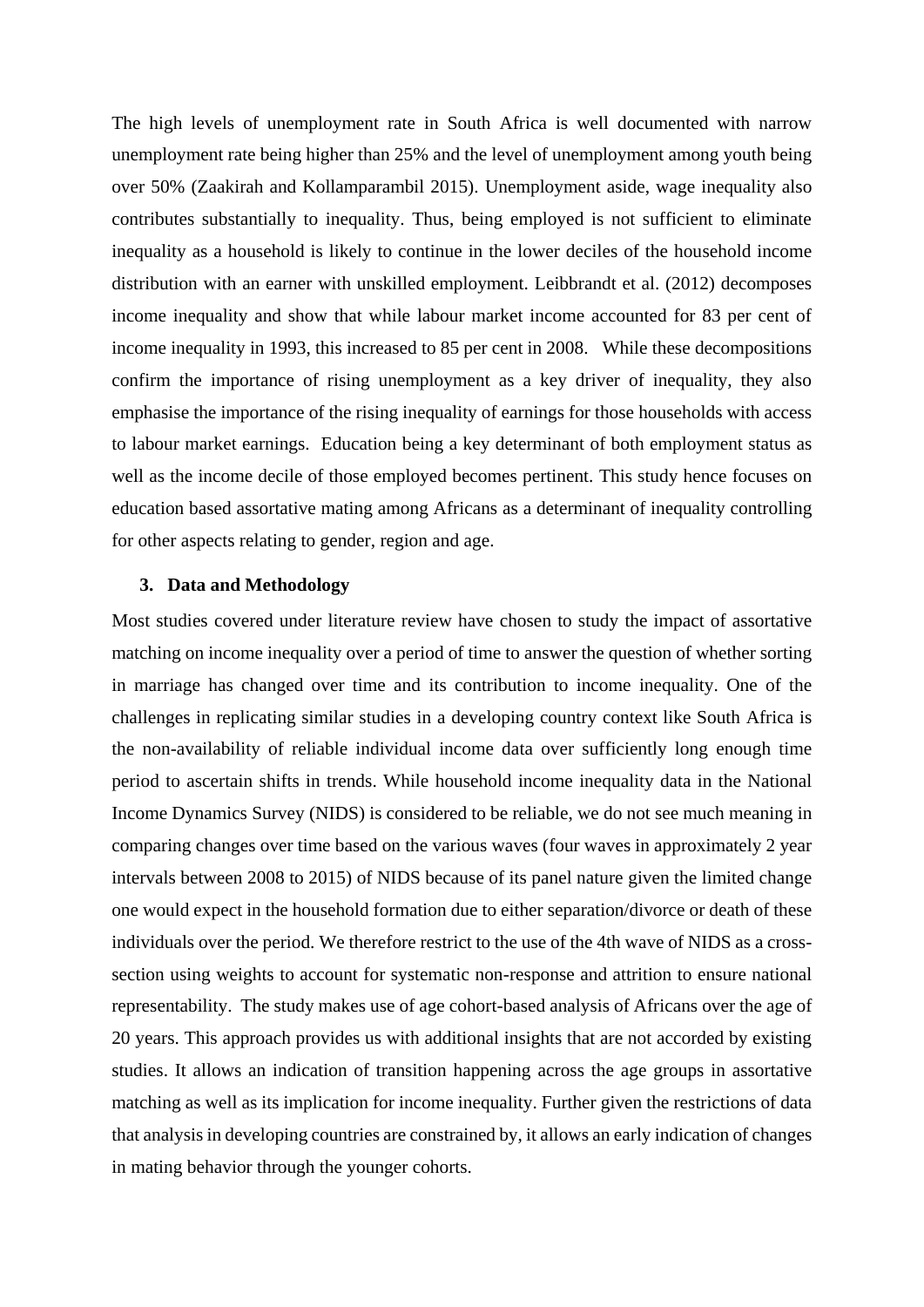Education variable is considered in years of education as well as levels of education. The years of education is seen to vary from 0 to 23 years (Table 1). For purpose of latter variable, we define 8 education classifications based on the highest attained level of education for the head and spouse respectively(no education, primary school, middle school, high school, matriculation, some college, bachelor's degree, advanced degree). The term married is used in a broad sense to indicate any cohabiting relationship within the household and is inclusive of unmarried partners living together. For the purpose of the study we use the term 'spouse' to refer to the partner of the household head. The study sample consists of only households with cohabiting partners. In other words, single partner households are excluded from the study.

Table 1 provides us with the descriptive summary of variables included in the analysis. While the averages are provided, the high levels of standard deviation of variables like income and education is revealing of the South African context. While 72 percent of household heads are seen to be male, a non-negligible proportion is headed by female. It is for this reason that this study prefers a gender neutral approach in the empirical analysis comparing the education of the "spouse" (female/male) with that of the household head (male/female). From the averages, the differences in the education levels of head and the spouse is not seen to be substantial. Nevertheless it may be pointed out that the variation in the education of the spouse is marginally higher than that of the household head. In terms of the levels of education, it is evident that there is high level of variation in educational levels of individuals among both household head and spouse categories. The median as well as modal level of education for both the household head and the spouse is middle school that involves 5 to 8 years of formal education.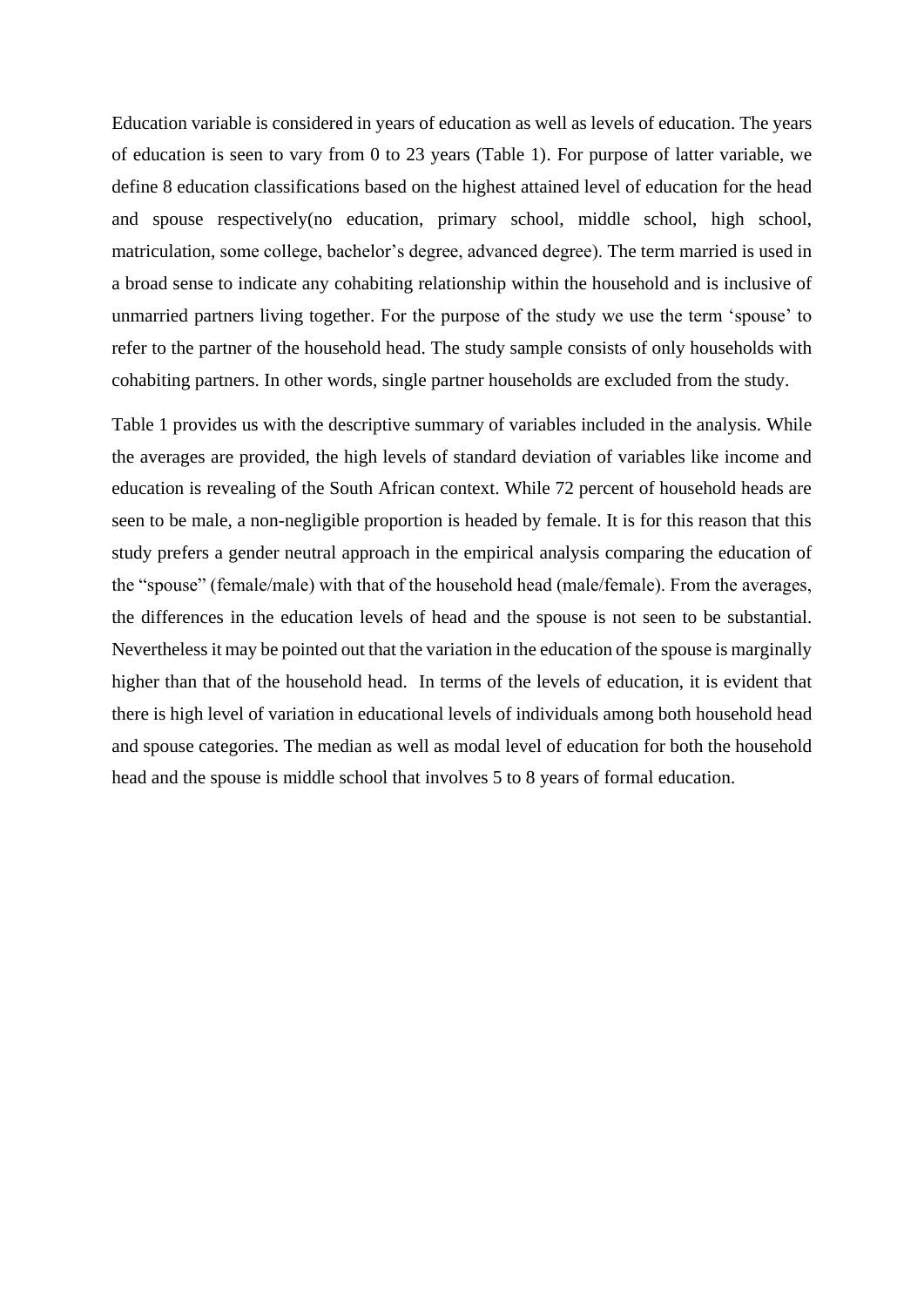| Table 1: Descriptive statistics |           |           |       |         |  |  |
|---------------------------------|-----------|-----------|-------|---------|--|--|
| Variable                        | Mean      | Std. Dev. | Min   | Max     |  |  |
| Household income per capita     | 7169.95   | 7799.83   | 11.91 | 67471.8 |  |  |
| Combined education (years)      | 19.30     | 10.36     | 0     | 45      |  |  |
| Head education (years)          | 9.65      | 5.73      | 0     | 23      |  |  |
| Spouse education (years)        | 9.63      | 5.84      | 0     | 23      |  |  |
| Education gap (years)           | 3.70      | 3.77      | 0     | 20      |  |  |
| Household size                  | 5.03      | 2.48      | 1     | 19      |  |  |
| <b>Binary Variables</b>         |           |           |       |         |  |  |
| Rural                           | 0.38      |           | 0     | 1       |  |  |
| Male head                       | 0.72      |           | 0     | 1       |  |  |
| Spouse economically active      | 0.30      |           | 0     | 1       |  |  |
| Head economically active        | 0.26      |           | 0     | 1       |  |  |
|                                 | Household |           |       | Spouse  |  |  |
| <b>Education Level</b>          | Head(%)   |           |       | (%)     |  |  |
| 1 (no education)                | 16.6      |           |       | 11.21   |  |  |
| 2 (primary school)              | 14.84     |           |       | 19.22   |  |  |
| 3 (Middle school)               | 35.16     |           |       | 31.12   |  |  |
| 4 (high school)                 | 15.52     |           |       | 18.08   |  |  |
| 5 (Matriculation)               | 4.11      |           |       | 6.63    |  |  |
| 6 (some college)                | 6.6       |           |       | 4.81    |  |  |
| 7 (bachelor's degree)           | 4.79      |           |       | 5.95    |  |  |
| 8 (advanced degree)             | 2.28      |           |       | 2.97    |  |  |

Source: Calculated from weighted NIDS sample

A cohort-wise summary of some of our key variables is provided in Tables 2 and 3. Household income is seen to follow the expectations under the life cycle hypothesis with an inverted Ushaped curve where income peaks just before retirement age. On the other hand education of both the head of the household as well as the spouse is seen to be increasing consistently from under 7 years for the oldest cohort to over 12 years amongst the youngest cohort. It is therefore not surprising that the combined education in years of both spouses have increased consistently among younger cohorts. Education gap has however also increased marginally among younger cohorts but this cannot be taken as being indicative of weaker positive assortative mating among younger cohorts as similar trend is not visible with PAM index. Measures of positive assortative mating, both calculated in terms of year and education level, indicate an increase among younger cohorts. The decline in Gini of pre-retirement cohorts (younger than 60 years) raises questions against this backdrop.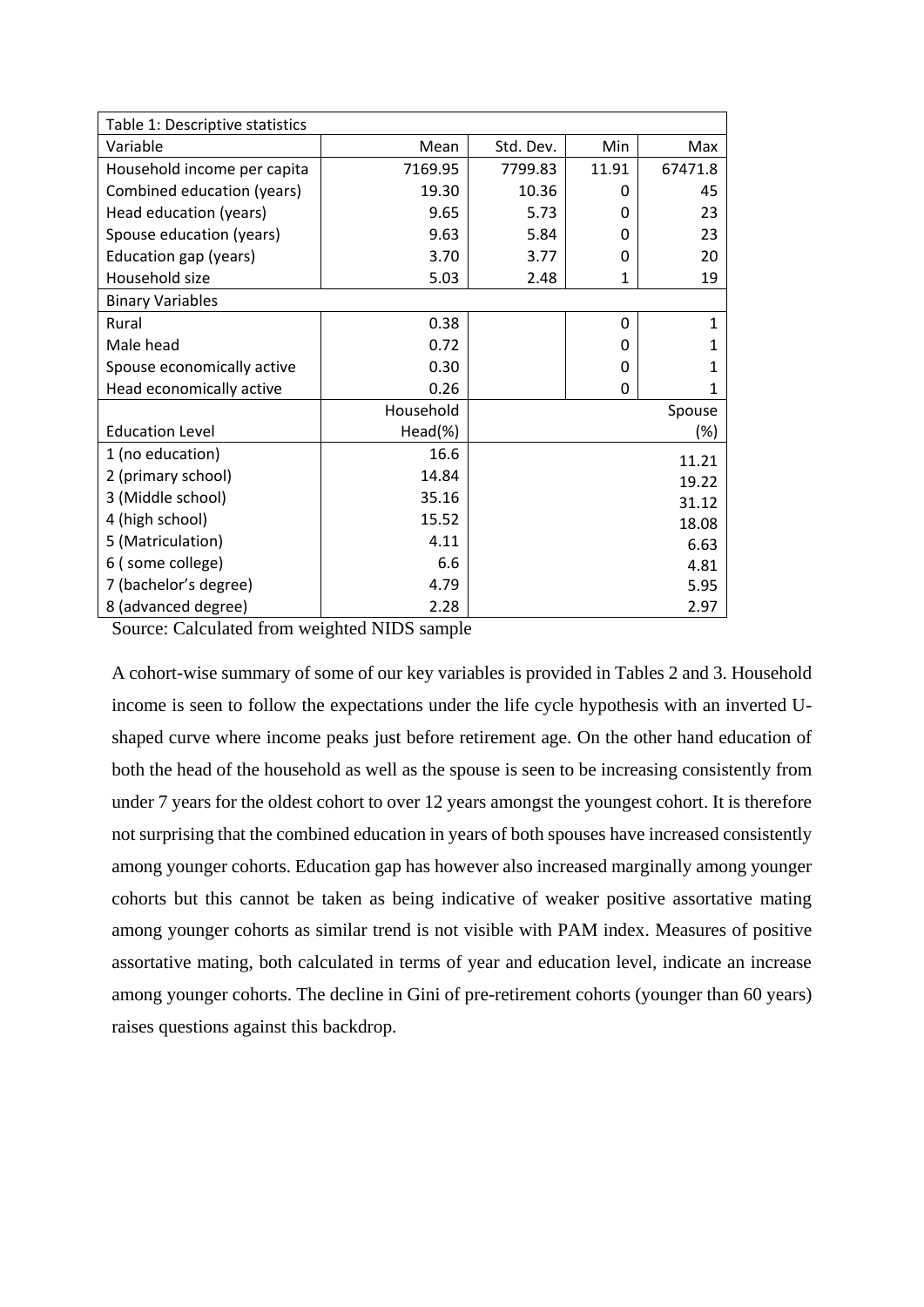| Table 2:A cohort-wise summary of key variables of interest |              |            |                 |           |         |  |  |
|------------------------------------------------------------|--------------|------------|-----------------|-----------|---------|--|--|
|                                                            |              |            |                 |           |         |  |  |
|                                                            | observations | Per capita |                 |           |         |  |  |
|                                                            |              | household  |                 | Spouse    |         |  |  |
|                                                            |              | income     | Household head  | Education | Income  |  |  |
| Age cohort (years)                                         |              | (Rands)    | Education_years | years     | gini    |  |  |
| cohort $1(60)$                                             | 271          | 5961.05    | 6.61            | 6.90      | 0.52196 |  |  |
|                                                            |              | (7569.95)  | (5.94)          | (5.91)    |         |  |  |
| cohort 2 (51-60)                                           | 291          | 10272.56   | 8.26            | 8.24      | 0.74868 |  |  |
|                                                            |              | (38760.46) | (6.00)          | (5.98)    |         |  |  |
| cohort 3 (41-50)                                           | 248          | 9214.93    | 10.88           | 10.80     | 0.6187  |  |  |
|                                                            |              | (16512.46) | (5.51)          | (5.64)    |         |  |  |
| cohort 4 (31-40)                                           | 142          | 7388.6     | 12.64           | 12.02     | 0.58821 |  |  |
|                                                            |              | (10066.62) | (4.72)          | (4.74)    |         |  |  |
| cohort 5 (21-30)                                           | 33           | 6300.21    | 12.71           | 12.05     | 0.51433 |  |  |
|                                                            |              | (6848.16)  | (3.86)          | (3.89)    |         |  |  |
| Total                                                      | 1065         | 7924.45    | 9.72            | 9.47      | 0.6338  |  |  |
|                                                            |              | (20255.78) | (6.00)          | (5.97)    |         |  |  |

Source: Author calculation based on weighted NIDS data. Standard Errors in parenthesis

| Table 3: A cohort-wise summary of measures of assortative mating |                                |                        |                       |                  |  |  |
|------------------------------------------------------------------|--------------------------------|------------------------|-----------------------|------------------|--|--|
| Age cohort (years)                                               | <b>PAM</b><br>index<br>(level) | PAM<br>index<br>(year) | Combined<br>education | Education<br>gap |  |  |
| cohort $1(60)$                                                   | 0.604                          | 0.602                  | 13.56                 | $-0.24$          |  |  |
|                                                                  | (0.240)                        | (0.383)                | $(-10.83)$            | $(-4.95)$        |  |  |
| cohort 2 (51-60)                                                 | 0.701                          | 0.648                  | 16.53                 | 0.02             |  |  |
|                                                                  | (0.239)                        | (0.359)                | $(-10.85)$            | $(-5.15)$        |  |  |
| cohort 3 (41-50)                                                 | 0.774                          | 0.734                  | 21.78                 | 0.09             |  |  |
|                                                                  | (0.223)                        | (0.308)                | $(-9.94)$             | $(-5.16)$        |  |  |
| cohort 4 (31-40)                                                 | 0.835                          | 0.821                  | 24.79                 | 0.65             |  |  |
|                                                                  | (0.179)                        | (0.235)                | $(-8.1)$              | $(-4.91)$        |  |  |
| cohort 5 (21-30)                                                 | 0.859                          | 0.860                  | 24.94                 | 0.7              |  |  |
|                                                                  | (0.172)                        | (0.210)                | $(-6.47)$             | $(-4.38)$        |  |  |
| Total                                                            | 0.715                          | 0.718                  | 19.33                 | 0.17             |  |  |
|                                                                  | (0.241)                        | (0.328)                | $(-10.9)$             | $(-5.04)$        |  |  |

Source: Author calculation based on weighted NIDS data. Standard Errors in parenthesis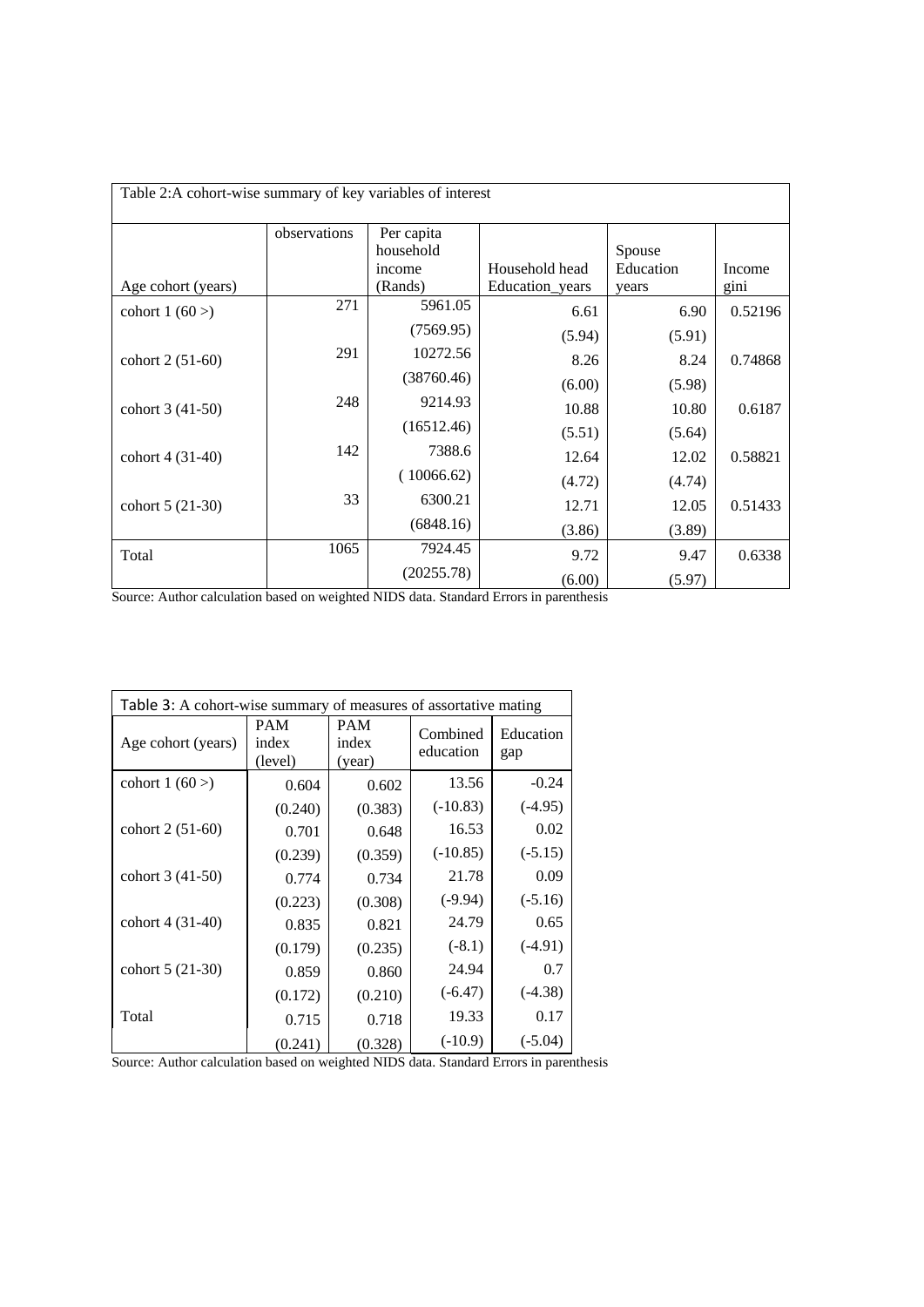| Table 4: Correlation between Education of Spouses across age cohorts |                      |                   |               |  |  |
|----------------------------------------------------------------------|----------------------|-------------------|---------------|--|--|
|                                                                      |                      | Education (level) |               |  |  |
|                                                                      | Education (in years) | Pearson           | Spearman rank |  |  |
| Age cohort (years)                                                   | Pearson correlation  | correlation       | correlation   |  |  |
| cohort $1(60)$                                                       | $0.7058**$           | $0.1799**$        | $0.6623**$    |  |  |
| cohort 2 (51-60)                                                     | $0.6539**$           | $0.4286**$        | $0.6078**$    |  |  |
| cohort 3 (41-50)                                                     | $0.6262**$           | $0.5422**$        | $0.6118**$    |  |  |
| cohort 4 (31-40)                                                     | $0.5537**$           | $0.4516**$        | $0.5889**$    |  |  |
| cohort 5 (21-30)                                                     | $0.6077**$           | $0.3745**$        | $0.5252**$    |  |  |
| Total                                                                | $0.6581**$           | $0.5247**$        | $0.6743**$    |  |  |

Source: Author calculation based on weighted NIDS data.

A non-parametric preliminary analysis finds strong support for positive assortative mating in South Africa across age cohorts using Pearson correlation as well as Spearman rank correlation. The correlation between the years of education of spouses is seen to be highest in older cohorts and although still high, the strength of positive association is seen to reduce consistently among younger cohorts.

### *Methodology*

Our empirical investigation is divided into two parts: the first is to analyse whether the phenomenon of assortative mating is applicable in South African context, and the second is to tease out the impact of this on income inequality. Most literature focus heavily on nonparametric methodologies, but given our constraints with data we prefer regression approach in this section. A robust OLS estimation of the equation below is used to test for assortative mating:

$$
E_i^s = \alpha + \theta E_i^h + \sum_{a \in \tau} \gamma_a \text{Cohort}^h + \sum_{a \in \tau} \delta_a \text{Cohort}^h * E_i^h + X_i^{\prime} \beta + \varepsilon_i \text{, with } \varepsilon_i \sim N(0, \sigma)
$$

Where,  $E_i^h$  and  $E_i^s$  are the education (years/Level) of the head of household and his/her spouse respectively for the i<sup>th</sup> household. The age based cohorts are dummy variables taking value 1 for head of household belonging to a cohort and 0 otherwise, where  $a \in \tau \equiv$  $\{ 2 (51 to 60 years), 3 (age 41 to 50 years),$ 

4 (age 31 to 40 years, and 5 (age 21 to 30 years). It is set up so that interaction terms between age cohorts and head of household are included to understand the differences in mating patterns between cohorts. The coefficient  $\theta$  measures the impact of household heads's education on his/her spouse for the baseline cohort 1 (age above 60 years). A positive and significant  $\theta$  would indicate the existence of positive assortative mating. The coefficient  $\delta$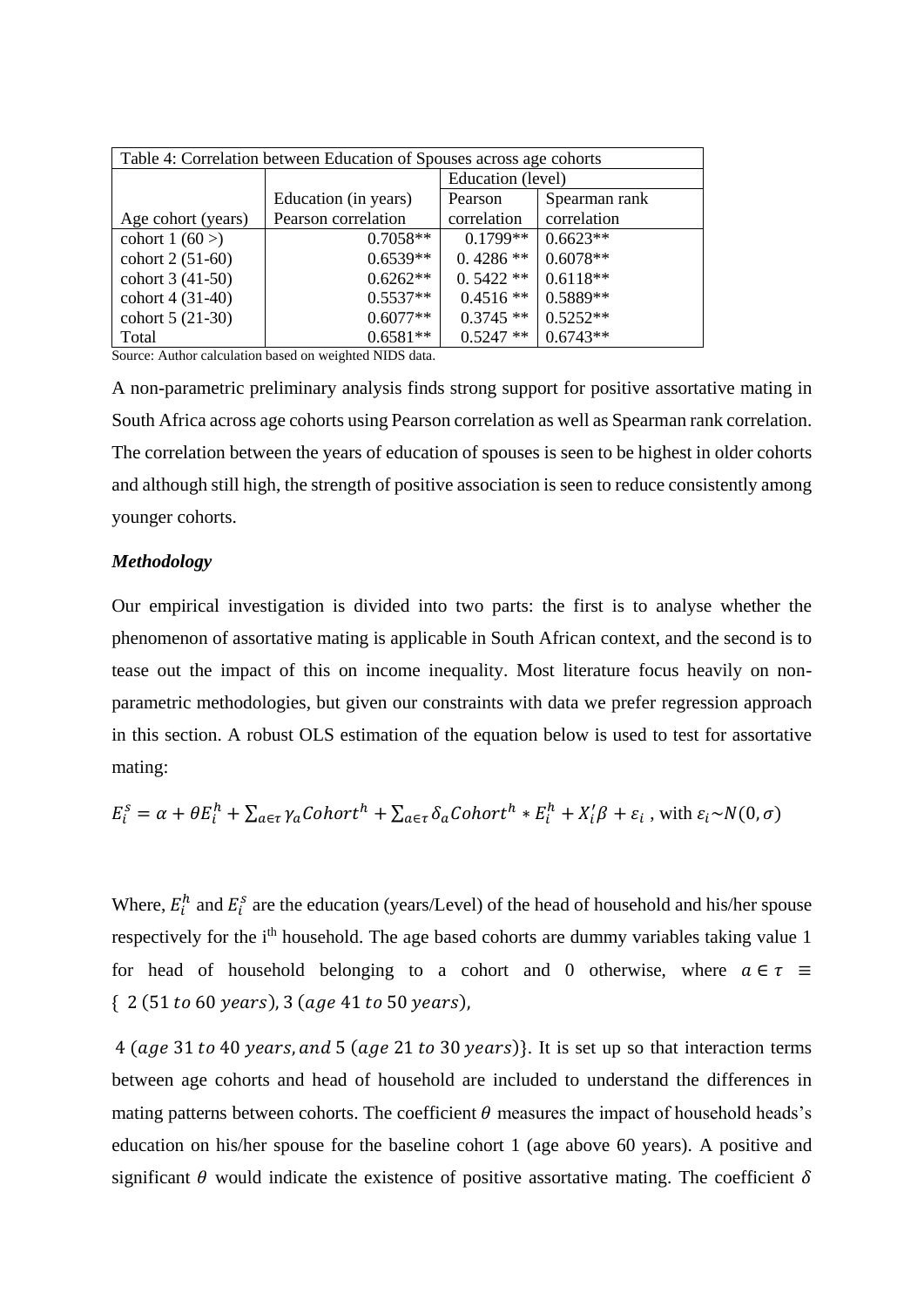gives the additional cohort specific impact of a household head's education on his spouses relative to the baseline cohort 1. Insignificant  $\delta$  for a cohort would indicate that the degree of assortative mating does not differ from that of cohort 1, while a positive and significant  $\delta$  for a cohort would indicate a higher degree of positive assortative mating while a negative and significant  $\delta$  for a cohort would indicate that the degree of homogamy is lower for that cohort relative to cohort1. The differences in  $\delta$  over cohorts indicates the changes in assortative mating across cohorts and can be broadly interpreted as indicative of changes over time. The  $\gamma$ 's control for the secular change in educational attainments of spouses across cohorts.

The key estimation coefficient of interest is " $\theta$ ", where a positive and significant coefficient would indicate positive assortative mating. This expectation is fueled by theory as well as the significant correlation coefficients observed in the section above. The expectation with regard to the age cohort coefficients  $(\gamma)$  based on descriptive statistics already undertaken, is that younger cohorts have higher education compared to older cohorts.

Further control variables like geography type (dummy variable =1 for rural and 0 otherwise), gender of the head of household (dummy variable  $=1$  if head of household is male and 0 otherwise) are included in the X vector. Robust estimation is undertaken to control for heteroscedasticity. VIF is reported and considered to be at acceptable levels. Normality of error terms is tested and statistics included in results.

The second part of the analysis involves teasing out the impact of positive assortative mating on income inequality. This study adopts parametric techniques through the estimation of unconditional quantile regression or RIF with Gini of household income as the distributional parameter as the dependent variable. Proposed by Firpo et al (2007, 2009), RIF is a regression method to estimate the impact of explanatory variables on quantiles of the unconditional marginal distribution an outcome variable. The method consists of running a regression of the recentred influence function of the unconditional quantile on the explanatory variables. Besides quantiles, this can be generalized to other distributional statistics like variance and Gini. This study uses Gini as the preferred measure of income inequality.

RIF regression hence is suitable to identify inequality determinants at the individual level and has been recently introduced in the analysis of income inequality (Alejo et al 2012, Sakellario 2012). RIF regression is similar to the standard OLS regression except that it replaces the dependent variable, individual happiness level, with the recentred influence function , RIF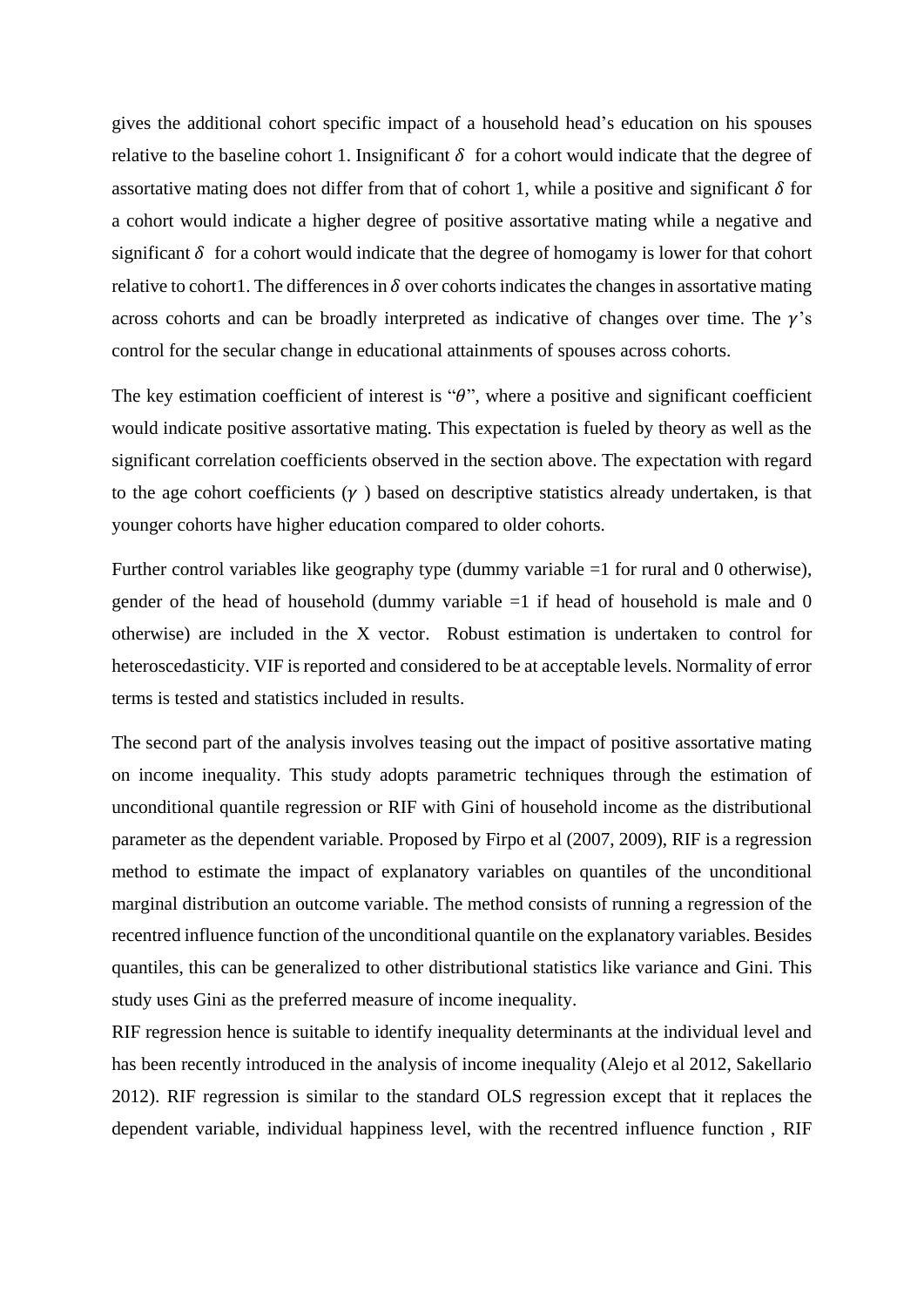(y:G) , the distributional Gini (G) of household income in our analysis. The dependent variable hence can be interpreted as income inequality.

# $E[RIF(Y;G)/X]=X'B$

Then, by the law of iterative expectations:

# $G=E(RIF(y; G))=E_x[E(RIF(y; G)|X]=E(X)'\beta$

Where X indicates the matrix of explanatory variables including the combined years of education of spouses, and the positive assortative mating index described further down this section.

The influence function is computed using the fact that the expected value of the influence function is equal to zero and the law of iterated expectations, we can express the distributional statistic of interest as the average of the conditional expectation of the RIF given the covariates. The average derivatives computed using the RIF-regressions yield the partial effect of a small location shift in the distribution of covariates on the distributional statistic of interest. Firpo et al (2009) call this parameter Unconditional Partial Effect (UPE). By approximating the conditional expectations by linear functions, the coefficients of these RIF-regressions indicate by how much the functional of the marginal outcome distribution is affected by an infinitesimal shift to the right in the distribution of the regressors. The  $\beta$  coefficients hence can be interpreted as the marginal impact of a small change in  $E(X)$  on the Gini index.

The key challenge in this analysis is to construct a variable to capture the degree of assortative mating. The simplest measures used in this regard are the sum of the educational attainment of both partners for i<sup>th</sup> household(*CombEdu<sub>i</sub>*). The limitations of this approach are obvious because a measure of 22 can be the result of one partner accounting for 20 and the other for 2 or both partners having 11 years of education. But in the context of high degree of positive assortative mating established through the first stage of analysis, this measure may still be retained as meaningful. Another simple measure would be to construct the difference between the educational attainment of partner  $(EduGap_i)$ . A negative effect of the variable is expected under the theory of positive assortative mating. Next we construct an index based on ratio of sum of educational attainment divided by the gap. This can be considered to be an improved measure of assortative mating when education is considered in years and level of education where gap is normalised with the combined education of partners to make allowances for the increases levels of education among younger age cohorts.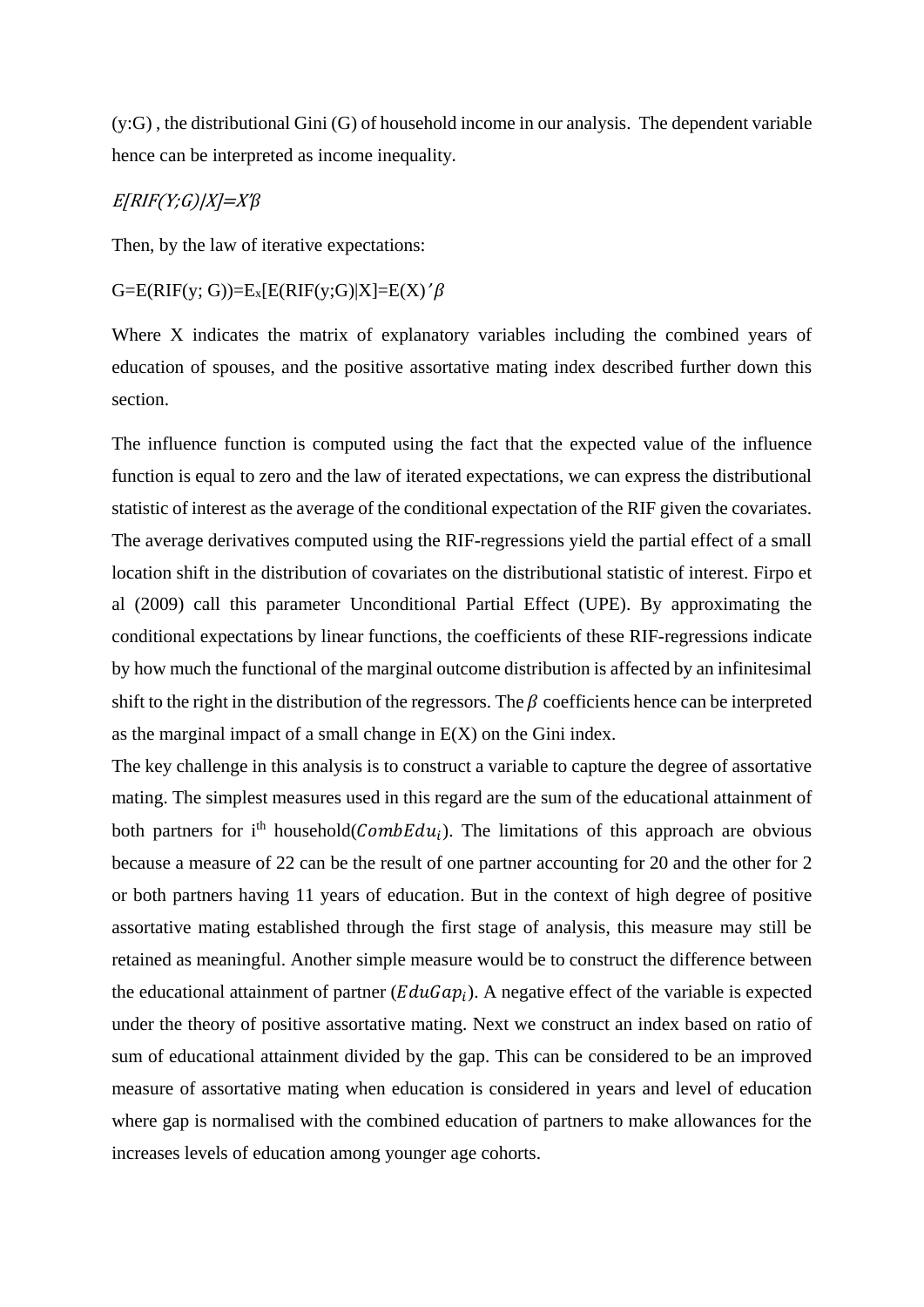$$
CombEdu_i = E_i^s + E_i^h
$$

$$
EduGap_i = |E_i^s - E_i^h|
$$

These measures are refined further in the form of a positive assortative index below:

$$
PAMIndex_i = 1 - \frac{|E_i^s - E_i^h|}{E_i^s + E_i^h}
$$

PAM index by definition would range from 0-1. Perfect positive assortative matching index is given by a value of 1 and complete absence of positive assortative matching is given by 0. The key determinant of the impact of positive assortative mating on income inequality would be the sign and significance of the coefficient of the PAM index. Based on literature, PAM index is expected to have a positive effect on income inequality. PAM index is included in estimations in its squared form as well to check for non-linear relationship. Studies reviewed in literature thus far have not investigated possible non-linear relationship between PAM and income inequality, therefore this can be cited as a further contribution of this study.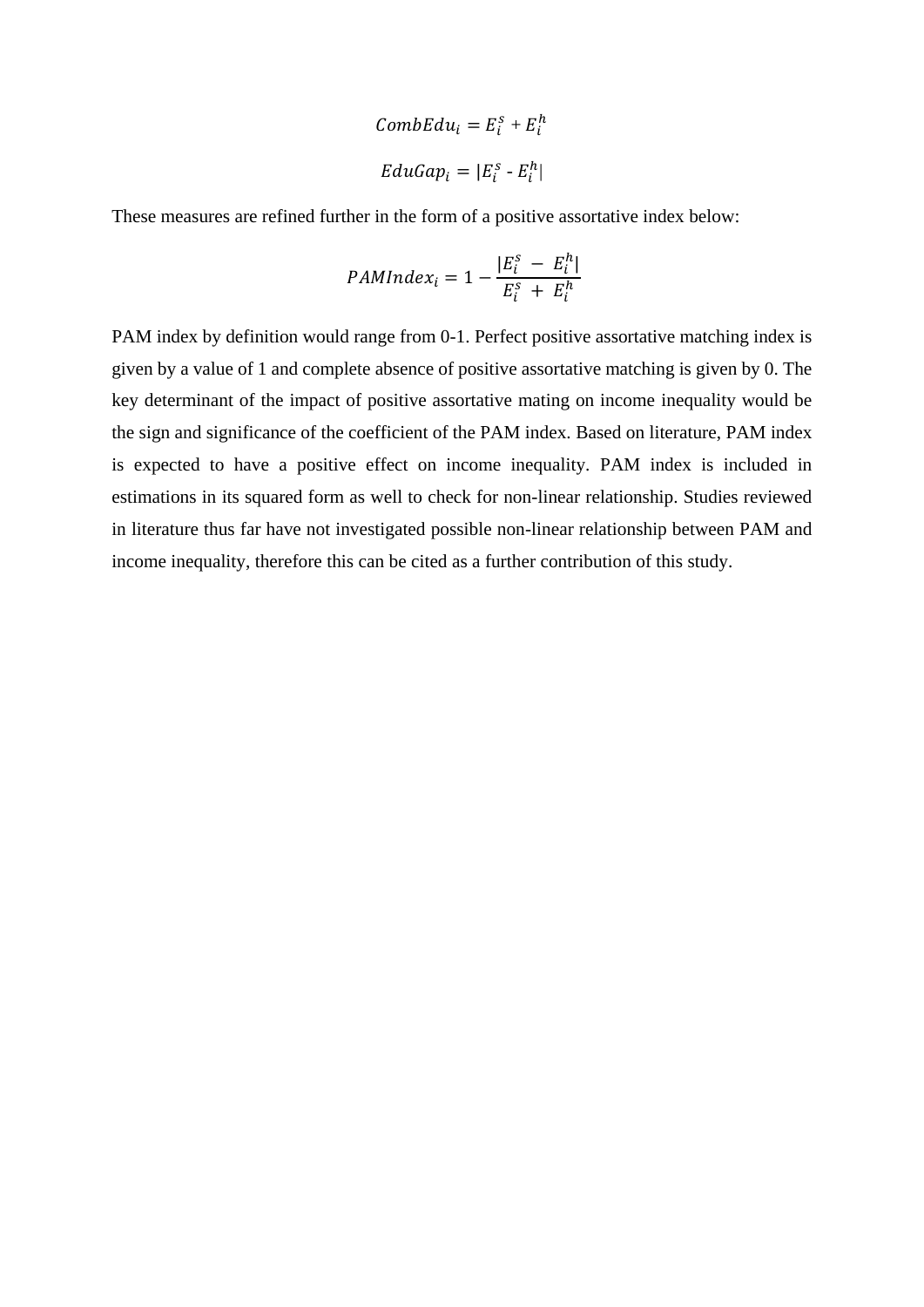### **4. Econometric analysis**

#### *Assortative mating in SA*

Education of spouses, whether measured in years or levels, are seen to be positively associated at very high confidence level indicative of positive assortative mating. The years of education of spouses is seen to be increasing consistently among youngers cohorts. This is consistent with the increasing averages of education among younger cohorts observed in Table 2. However, an interesting finding coming out through the interaction of education of household head and cohorts is that positive assortative mating is weakening significantly among younger cohorts aged between 20 years and 40 years. Another expected finding is that education level of spouses in rural areas are significantly lower than in urban areas. It is also interesting to note that male spouses have lower education than female spouses. All results are consistent across measurement of education using years of completed education and highest level of education achieved.

| Tuble 3. I Control Rosoftan ve Matthews, Results Topdon Olio Tegression<br><b>VARIABLES</b> | Spouse      | Spouse Education | Spouse                 | Spouse                 |  |
|---------------------------------------------------------------------------------------------|-------------|------------------|------------------------|------------------------|--|
|                                                                                             | Education   | years            | <b>Education</b> level | <b>Education</b> level |  |
|                                                                                             | years       |                  |                        |                        |  |
| Head education                                                                              | $0.626***$  | $0.627***$       | $0.692***$             | $0.692***$             |  |
|                                                                                             | (0.0516)    | (0.0485)         | (0.0467)               | (0.0448)               |  |
| cohort2                                                                                     | 1.728**     | $1.668**$        | $0.584**$              | $0.559**$              |  |
|                                                                                             | (0.827)     | (0.826)          | (0.238)                | (0.236)                |  |
| cohort3                                                                                     | 3.720**     | $3.653**$        | 1.383***               | 1.358***               |  |
|                                                                                             | (1.562)     | (1.560)          | (0.266)                | (0.263)                |  |
| cohort4                                                                                     | 4.765***    | 4.694***         | 1.911***               | 1.883***               |  |
|                                                                                             | (1.212)     | (1.210)          | (0.470)                | (0.466)                |  |
| cohort5                                                                                     |             | 8.821 ***        |                        | 2.817**                |  |
|                                                                                             |             | (2.539)          |                        | (1.414)                |  |
| Head Education *cohort2                                                                     | $-0.0822$   | $-0.0827$        | $-0.0251$              | $-0.0247$              |  |
|                                                                                             | (0.105)     | (0.104)          | (0.0235)               | (0.0230)               |  |
| Head Education *cohort3                                                                     | $-0.195$    | $-0.195$         | $-0.0726***$           | $-0.0721***$           |  |
|                                                                                             | (0.126)     | (0.125)          | (0.0232)               | (0.0227)               |  |
| Head Education *cohort4                                                                     | $-0.242**$  | $-0.242**$       | $-0.102***$            | $-0.101***$            |  |
|                                                                                             | (0.101)     | (0.0995)         | (0.0369)               | (0.0364)               |  |
| Head Education *cohort5                                                                     |             | $-0.538***$      |                        | $-0.171***$            |  |
|                                                                                             |             | (0.201)          |                        | (0.015)                |  |
| Rural                                                                                       | $-1.167***$ | $-1.164***$      | $-0.464***$            | $-0.460***$            |  |
|                                                                                             | (0.403)     | (0.392)          | (0.112)                | (0.109)                |  |
| Male Head                                                                                   | $-0.987**$  | $-0.931*$        | $-0.415***$            | $-0.399***$            |  |
|                                                                                             | (0.496)     | (0.476)          | (0.120)                | (0.116)                |  |
| Constant                                                                                    | $3.313***$  | 3.355***         | $1.073***$             | $1.090***$             |  |
|                                                                                             | (0.481)     | (0.471)          | (0.204)                | (0.199)                |  |
| Observations                                                                                | 1,065       | 1,119            | 1,064                  | 1,117                  |  |
| S-K test (Prob>chi2)                                                                        | 0.1145      | 0.1039           | 0.4819                 | 0.3073                 |  |
| <b>VIF</b>                                                                                  | 4.96        | 4.77             | 4.78                   | 4.65                   |  |
| R-squared                                                                                   | 0.390       | 0.388            | 0.384                  | 0.382                  |  |
| Robust standard errors in parentheses                                                       |             |                  |                        |                        |  |

Table 5: Positive Assortative Mating: Results robust OLS regression

\*\*\* p<0.01, \*\* p<0.05, \* p<0.1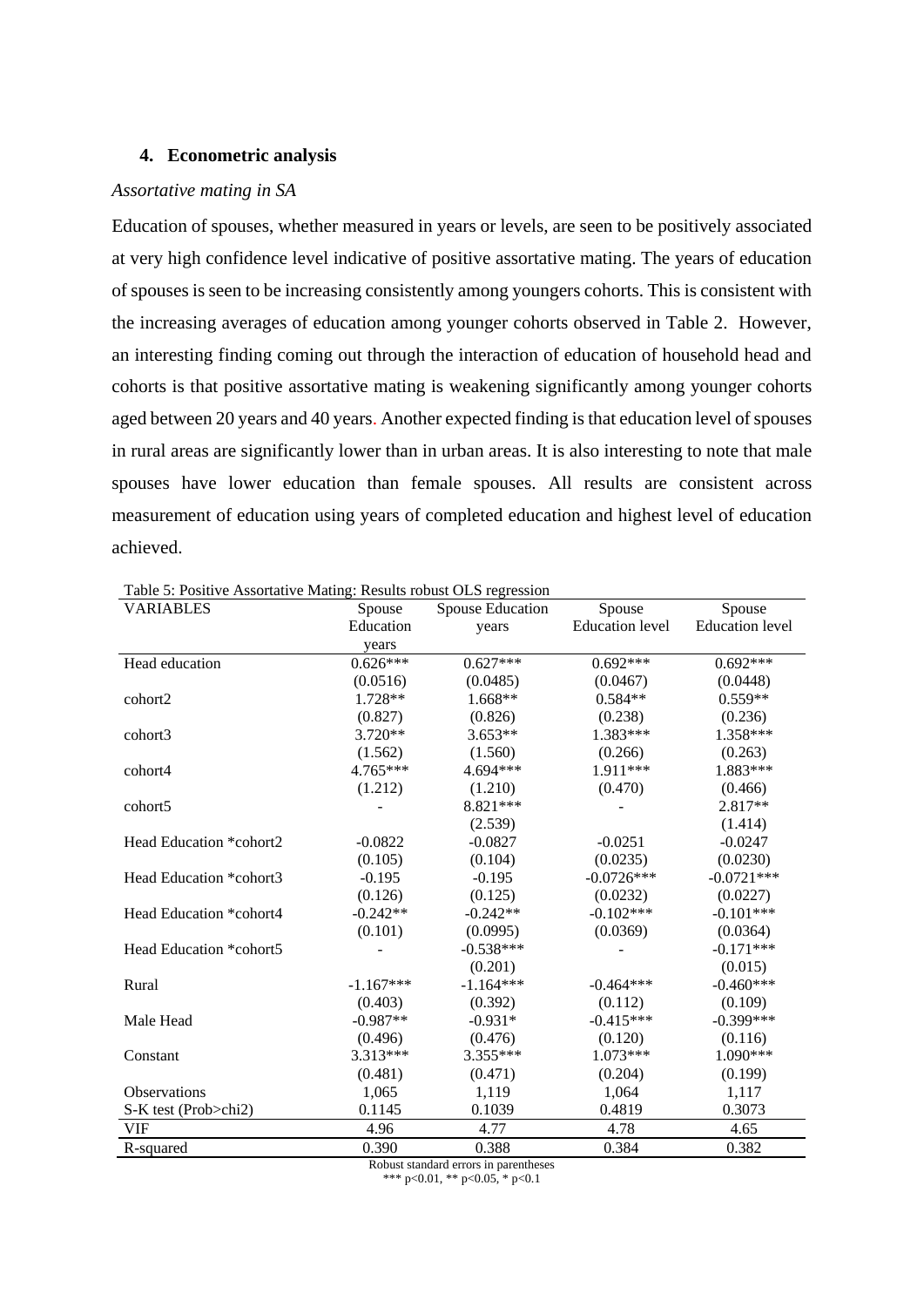The declining trend of positive assortative mating is noted as educational levels are starting to rise among the younger cohorts but this is not widespread enough resulting in higher education gaps among partners in the household. Having found significant evidence of positive assortative mating in South Africa, we turn to looking at its impact on income inequality in the next section.

### *Assortative mating and Inequality*

The PAM index based on both years and level of education is seen to have a significant impact on income inequality (Tables 6 and 7). The impact of PAM index based on level of education and income inequality is positive with increase in assortative mating leading to increased income inequality. These results corroborate the findings of Eika et al (2017), Hryshka (2015) and Greenwood (2014) in US and other developed countries, indicating that results of the relationship hold in countries with high income inequality and low education levels. The finding however is contrary to Kuhn & Ravazzini (2017) in the context of Switzerland.

However, the relationship between positive assortative mating and income inequality is more nuanced as indicated by the non-linear relationship revealed in Tables 6 and 7. As expected, at lower levels of PAM index, an increase in positive assortative mating reduces inequality but at higher levels of PAM index this effect turns positive indicating an increase in income inequality. This is indicative of a 'U'-shaped relationship between positive assortative mating and income inequality. The impact of PAM index, based on both education years and level, is not seen to change significantly across age cohorts indicating a stability in the relationship. This provides strength to the conclusion that increase in inequality cannot be attributed to increased positive assortative mating inequality among younger cohorts in South Africa. On the contrary, reduced degree of positive assortative mating among younger cohorts (Table 5) has contributed to moderating the increase in income inequality among younger cohorts in South Africa.

Apart from positive assortative mating, the combined education of spouses, measured by years and level, has a positive impact on income inequality. In terms of the separate impact of education of partners, the education of the head of the household, but not that of the spouse, is seen to contribute positively to household inequality. Inequality is not seen to differ substantially across age-cohorts in South Africa.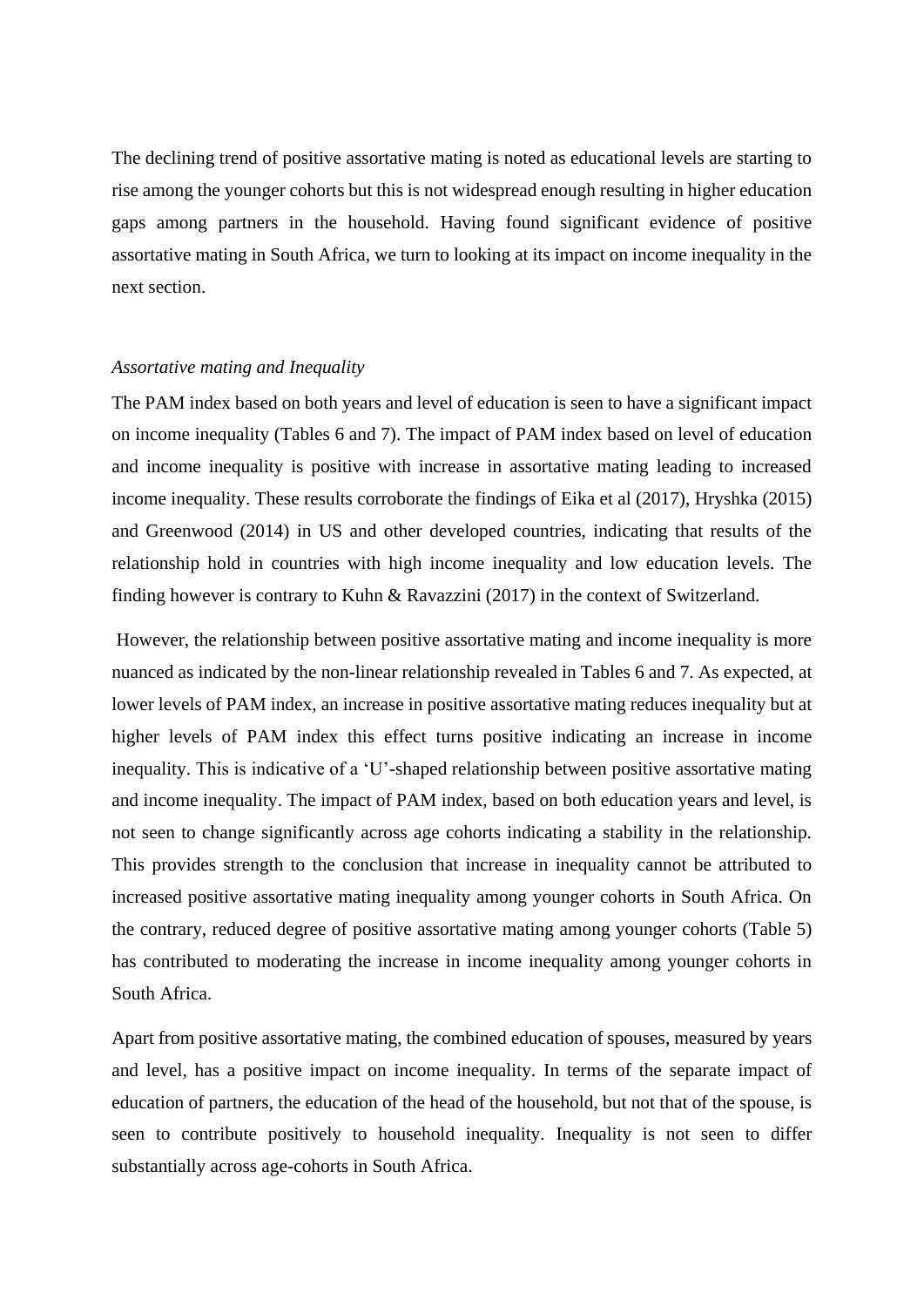Other findings emanating from the result are that income inequality is higher among rural areas compared urban areas and that households headed by male have higher inequality as compared to those headed by females. That rural areas as well as female headed households have higher levels of poverty in South Africa is well documented (World Bank 2018). Further, the same study found that the rich benefited more from consumption expenditure growth between 2006 and 2015 than the poor and those in the middle resulting in further polarisation with rural regions. Further results indicate that bigger household size contributes to reducing income inequality. Our findings validate the conclusion of Keller (2008) and Ebrahim et al (2013) who highlight the role of household formation strategy to counter unemployment and poverty in South Africa.

| Table 6: RIF regression results: Impact of PAM Index (years of education) and Income inequality (Gini) |              |              |              |              |  |
|--------------------------------------------------------------------------------------------------------|--------------|--------------|--------------|--------------|--|
| <b>VARIABLES</b>                                                                                       | Gini         | Gini         | Gini         | Gini         |  |
| Household head Education                                                                               | $0.00455**$  |              |              |              |  |
|                                                                                                        | (0.00215)    |              |              |              |  |
| <b>Spouse Education</b>                                                                                | 0.000515     |              |              |              |  |
|                                                                                                        | (0.00206)    |              |              |              |  |
| <b>Combined Education</b>                                                                              |              | $0.00247**$  |              |              |  |
|                                                                                                        |              | (0.00120)    |              |              |  |
| PAM index                                                                                              | $-0.356***$  | $-0.357***$  | $-0.304**$   | $-0.00950$   |  |
|                                                                                                        | (0.121)      | (0.121)      | (0.118)      | (0.0522)     |  |
| PAM index Squared                                                                                      | $0.316***$   | $0.317***$   | $0.300***$   |              |  |
|                                                                                                        | (0.108)      | (0.108)      | (0.108)      |              |  |
| PAM index* cohort2                                                                                     | $-0.0500$    | $-0.0465$    | $-0.0383$    | $-0.0515$    |  |
|                                                                                                        | (0.0778)     | (0.0778)     | (0.0778)     | (0.0779)     |  |
| PAM index* cohort3                                                                                     | $-0.0816$    | $-0.0918$    | $-0.0898$    | $-0.119$     |  |
|                                                                                                        | (0.0843)     | (0.0839)     | (0.0840)     | (0.0836)     |  |
| PAM index* cohort4                                                                                     | 0.0924       | 0.0961       | 0.0967       | 0.0187       |  |
|                                                                                                        | (0.151)      | (0.151)      | (0.151)      | (0.149)      |  |
| PAM index* cohort5                                                                                     | $-0.389$     | $-0.397$     | $-0.354$     | $-0.468$     |  |
|                                                                                                        | (0.414)      | (0.414)      | (0.415)      | (0.414)      |  |
| Cohort 2                                                                                               | 0.0382       | 0.0352       | 0.0342       | 0.0369       |  |
|                                                                                                        | (0.0341)     | (0.0340)     | (0.0340)     | (0.0341)     |  |
| Cohort 3                                                                                               | 0.0435       | 0.0446       | 0.0500       | 0.0598*      |  |
|                                                                                                        | (0.0329)     | (0.0329)     | (0.0328)     | (0.0327)     |  |
| Cohort 4                                                                                               | $-0.00948$   | $-0.0104$    | $-0.00153$   | 0.0151       |  |
|                                                                                                        | (0.0410)     | (0.0410)     | (0.0409)     | (0.0405)     |  |
| Cohort 5                                                                                               | 0.0633       | 0.0625       | 0.0647       | 0.0868       |  |
|                                                                                                        | (0.0743)     | (0.0743)     | (0.0744)     | (0.0743)     |  |
| Rural                                                                                                  | $0.0617***$  | $0.0607***$  | $0.0523***$  | $0.0566***$  |  |
|                                                                                                        | (0.0202)     | (0.0201)     | (0.0198)     | (0.0198)     |  |
| Male Household head                                                                                    | $0.0562***$  | $0.0569***$  | $0.039**$    | $0.0386**$   |  |
|                                                                                                        | (0.0206)     | (0.0202)     | (0.019)      | (0.0195)     |  |
| Spouse employed                                                                                        | $-0.0129$    | $-0.0106$    | $-0.0123$    | $-0.0110$    |  |
|                                                                                                        | (0.0315)     | (0.0315)     | (0.0315)     | (0.0316)     |  |
| Head employed                                                                                          | 0.00684      | 0.00552      | 0.00594      | 0.00903      |  |
|                                                                                                        | (0.0337)     | (0.0337)     | (0.0337)     | (0.0338)     |  |
| Household size                                                                                         | $-0.0203***$ | $-0.0202***$ | $-0.0216***$ | $-0.0211***$ |  |
|                                                                                                        | (0.00408)    | (0.00408)    | (0.00403)    | (0.00404)    |  |
| Constant                                                                                               | 0.598        | 0.589        | 0.635        | 0.629        |  |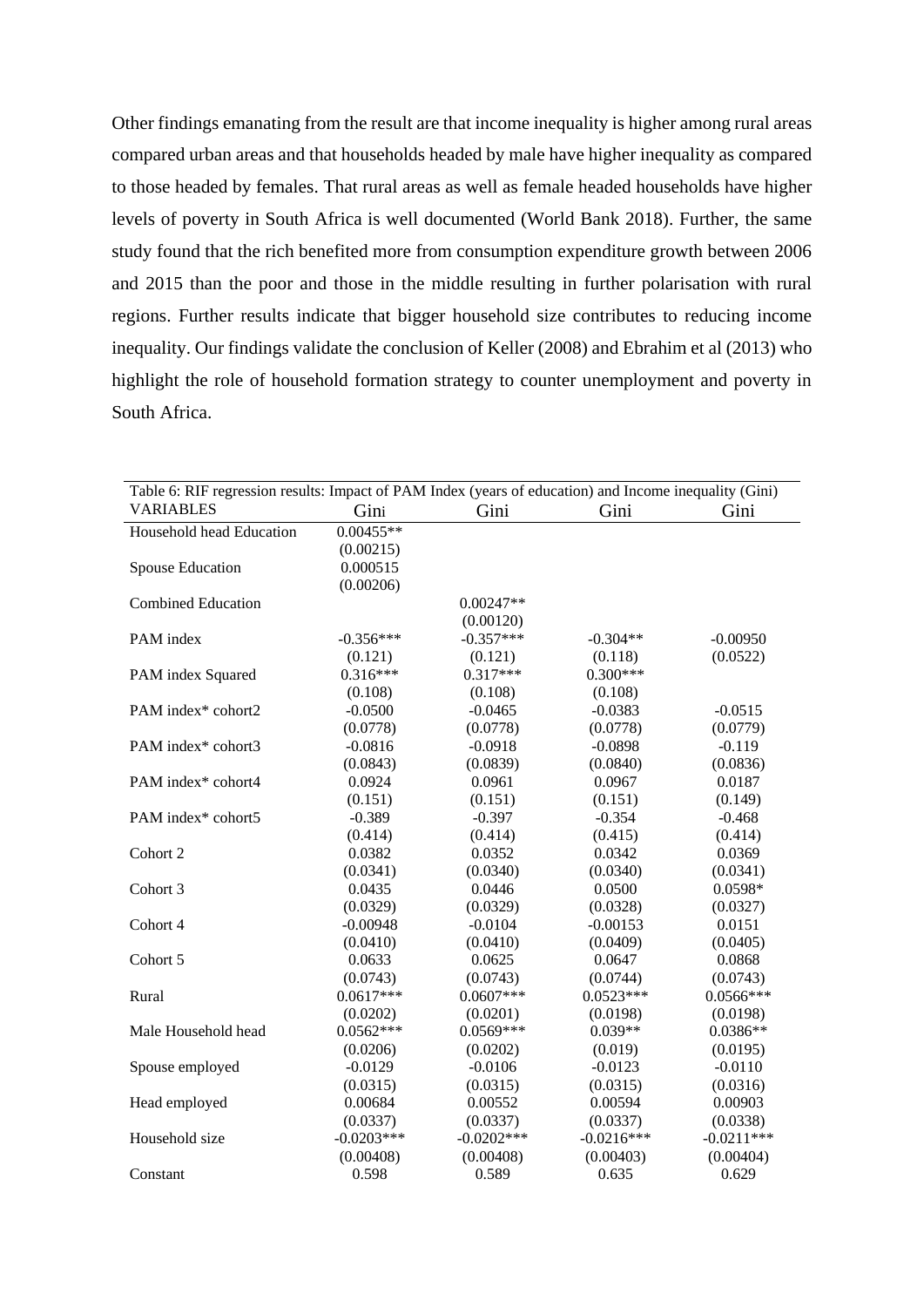|                     | (0.614) | (0.614) | (0.614) | (0.616) |
|---------------------|---------|---------|---------|---------|
| <b>Observations</b> | 1.017   | 1.017   | 1.017   | 1.017   |
| R-squared           | 0.061   | 0.059   | 0.055   | 0.048   |
|                     |         |         |         |         |

Standard errors in parentheses \*\*\* p<0.01, \*\* p<0.05, \* p<0.1

| Table 7: RIF regression results: Impact of PAM Index (Education level) and Income inequality (Gini) |               |              |              |              |  |
|-----------------------------------------------------------------------------------------------------|---------------|--------------|--------------|--------------|--|
| <b>VARIABLES</b>                                                                                    | Gini          | Gini         | Gini         | Gini         |  |
| Household head Education                                                                            | $0.0125*$     |              |              |              |  |
|                                                                                                     | (0.00643)     |              |              |              |  |
| Spouse Education                                                                                    | 0.00329       |              |              |              |  |
|                                                                                                     | (0.00635)     |              |              |              |  |
| <b>Combined Education</b>                                                                           |               | 0.00786**    |              |              |  |
|                                                                                                     |               | (0.00348)    |              |              |  |
| PAM level index                                                                                     | $-0.307**$    | $-0.349**$   | $-0.276**$   | 0.00199      |  |
|                                                                                                     | (0.144)       | (0.136)      | (0.133)      | (0.0571)     |  |
| PAM level index Squared                                                                             | $0.287**$     | $0.315***$   | $0.270**$    |              |  |
|                                                                                                     | (0.122)       | (0.118)      | (0.116)      |              |  |
| PAM level index* cohort2                                                                            | $-0.00780$    | $-0.0101$    | $-0.0229$    | $-0.0408$    |  |
|                                                                                                     | (0.0747)      | (0.0747)     | (0.0746)     | (0.0744)     |  |
| PAM level index* cohort3                                                                            | $-0.0348$     | $-0.0453$    | $-0.0676$    | $-0.108$     |  |
|                                                                                                     | (0.0818)      | (0.0809)     | (0.0804)     | (0.0787)     |  |
| PAM level index* cohort4                                                                            | 0.119         | 0.119        | 0.0922       | 0.0298       |  |
|                                                                                                     | (0.150)       | (0.150)      | (0.150)      | (0.148)      |  |
| PAM level index* cohort5                                                                            | $-0.359$      | $-0.363$     | $-0.348$     | $-0.468$     |  |
|                                                                                                     | (0.415)       | (0.415)      | (0.416)      | (0.413)      |  |
| Cohort 2                                                                                            | 0.0227        | 0.0217       | 0.0274       | 0.0338       |  |
|                                                                                                     | (0.0332)      | (0.0332)     | (0.0331)     | (0.0331)     |  |
| Cohort 3                                                                                            | 0.0289        | 0.0303       | 0.0433       | $0.0568*$    |  |
|                                                                                                     | (0.0326)      | (0.0325)     | (0.0321)     | (0.0316)     |  |
| Cohort 4                                                                                            | $-0.0182$     | $-0.0182$    | $-0.00145$   | 0.0120       |  |
|                                                                                                     | (0.0405)      | (0.0405)     | (0.0399)     | (0.0396)     |  |
| Cohort 5                                                                                            | 0.0582        | 0.0584       | 0.0685       | 0.0897       |  |
|                                                                                                     | (0.0746)      | (0.0746)     | (0.0746)     | (0.0742)     |  |
| Rural                                                                                               | $0.0639***$   | $0.0630***$  | $0.0533***$  | $0.0566***$  |  |
|                                                                                                     | (0.0201)      | (0.0201)     | (0.0197)     | (0.0196)     |  |
| Male Household head                                                                                 | $-0.0589***$  | $-0.0581***$ | $-0.0627***$ | $-0.0612***$ |  |
|                                                                                                     | (0.0217)      | (0.0216)     | (0.0216)     | (0.0216)     |  |
| Spouse employed                                                                                     | $-0.0114$     | $-0.00934$   | $-0.0111$    | $-0.0101$    |  |
|                                                                                                     | (0.0317)      | (0.0316)     | (0.0316)     | (0.0317)     |  |
| Head employed                                                                                       | 0.00855       | 0.00754      | 0.00762      | 0.00800      |  |
|                                                                                                     | (0.0337)      | (0.0337)     | (0.0338)     | (0.0339)     |  |
| Household size                                                                                      | $-0.0200$ *** | $-0.0198***$ | $-0.0214***$ | $-0.0210***$ |  |
|                                                                                                     | (0.00409)     | (0.00409)    | (0.00404)    | (0.00405)    |  |
| Constant                                                                                            | $0.617***$    | $0.631***$   | $0.683***$   | $0.642***$   |  |
|                                                                                                     | (0.0671)      | (0.0653)     | (0.0613)     | (0.0588)     |  |
| Observations                                                                                        | 1,015         | 1,015        | 1,015        | 1,015        |  |
| R-squared                                                                                           | 0.059         | 0.058        | 0.053        | 0.048        |  |
| Standard errors in parentheses                                                                      |               |              |              |              |  |

\*\*\* p<0.01, \*\* p<0.05, \* p<0.1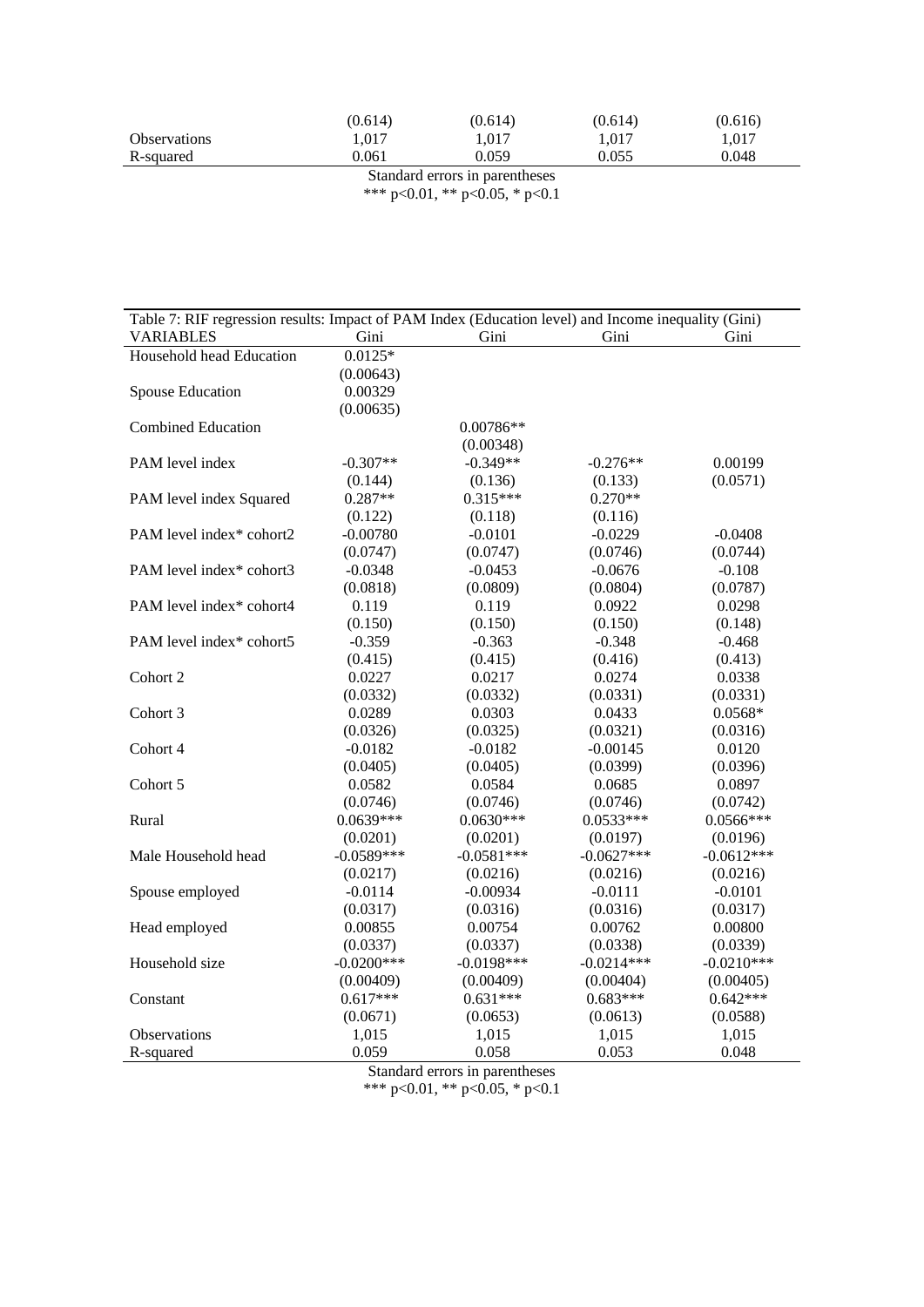### **5. Conclusion.**

Positive assortative mating has been highlighted in literature as one of the contributing factors to income inequality in developed countries. While there is consensus on the existence of positive assortative mating in developed countries and its contribution to income inequality, its trend and contribution to increasing income inequality is still up for debate. The current study is the first to analyse the impact of positive assortative mating in the context of a developing country with very high levels of inequality and low education levels.

Although South Africa has rich literature on income inequality, the role of assortative mating in determining its inequality has not been analysed before. This phenomenon intersects with gender, education and labour markets, and although these have been accepted as contributing to South Africa's high income inequality, it has not been assessed within the framework of positive assortative mating. Apart from this, the current study undertook a cohort based analysis of assortative mating and hence makes a contribution to literature outside of South Africa as well. Further, even amongst global literature this is the first to posit a non-linear relationship between positive assortative mating and income inequality.

Initial investigations using simple correlation statistics found strong evidence for positive assortative mating in South Africa but finds that the strength of this association to be weakening among younger cohorts. It is therefore not surprising that income inequality among younger cohorts were also found to be lower compared to older pre-retirement cohorts. More robust multivariate regression analysis found similar evidence of positive assortative to be stronger among older cohorts as compared to younger cohorts. The evidence from South Africa is in line with those from developed countries (Siow 2015, Rose 2001) in validating the existence of positive assortative mating. While there are no South Africa based studies to compare our findings against, the trend derived from age-cohort analysis, indicates that positive assortative mating is weakening and is aligned with the findings of Liu and Lu (2006) for the period 1960- 2000 in the US. It however goes against Siow (2015) who observes an increase in supermodularity between 1970 and 2000 in US.

Using the recentred influence function regression, the study further looked at the relationship between assortative mating and income inequality and found a non-linear relationship between income inequality and level of education based assortative mating. The results posit a U-shaped relationship between positive assortative mating and income inequality. This indicates that an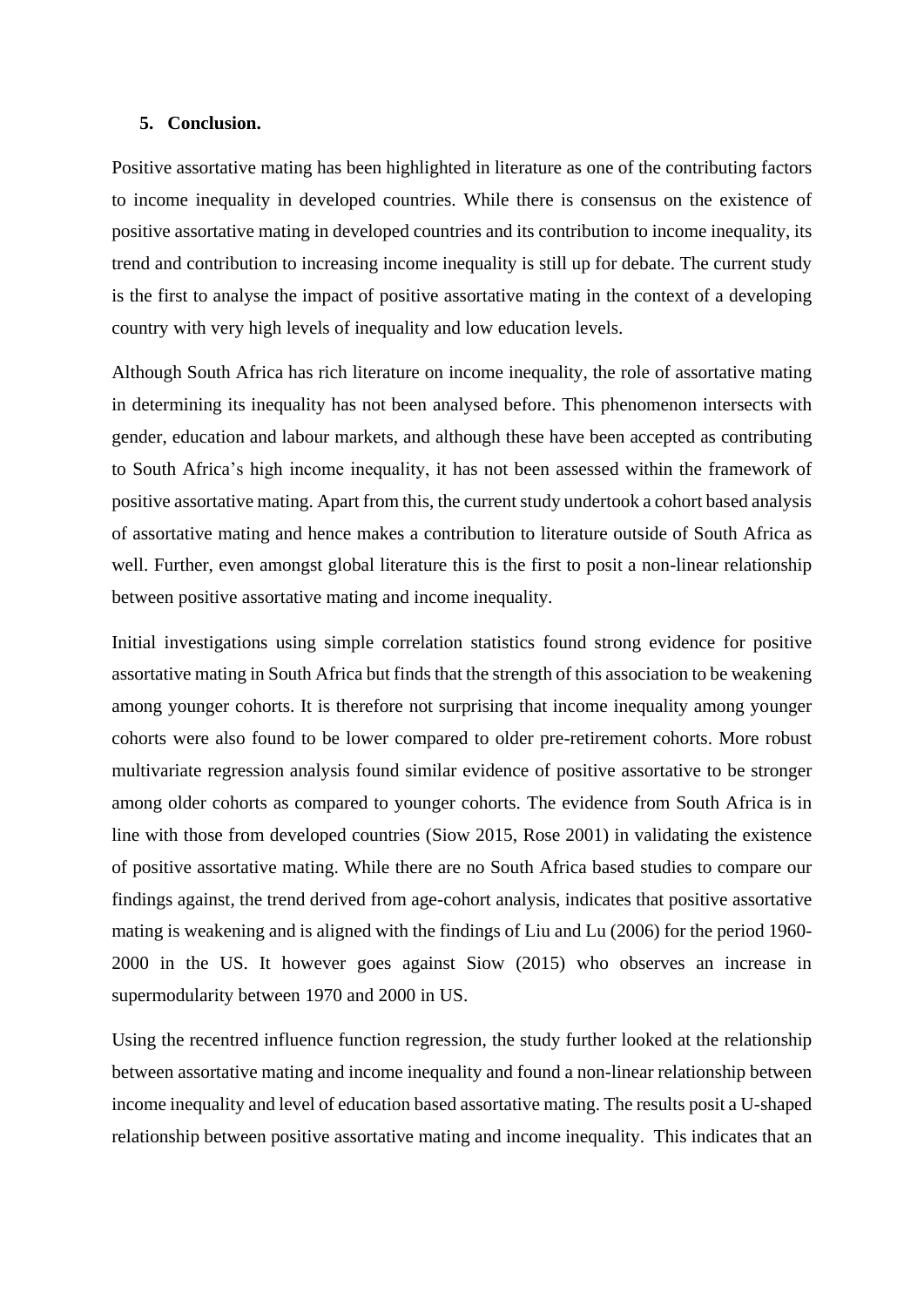increase in positive assortative mating at lower and higher levels of assortative mating leads to a reduction and increase in inequality respectively.

In the absence of studies in South African context to compare with, we baseline our results against the studies in the developed country contexts. While Eika et al (2017), Hryshka (2015) and Greenwood (2014) , Cancian and Reed (1998) and, Schwartz (2010) found evidence of positive assortative mating contributing to inequality in developed countries, these studies only investigated linear relationships. The nonlinear relationship between positive assortative mating and income inequality has thus far not been analysed in literature and can be said to be a major finding of this study. Our study however did not find any major shift across the agecohorts in terms of the impact of positive assortative mating on income inequality. The increase in inequality hence cannot be pinned on changing pattern of mating across age cohorts in the South African context. This finding is in line with Eika et al (2017), Hryshka (2015) and Greenwood (2014) who attribute the role of positive assortative mating in explaining crosssectional inequality but not to changing trends in inequality. This goes against the findings of Cancian and Reed (1998) and, Schwartz (2010) who attribute increase in inequality to increase in the degree of positive assortative mating.

The overall conclusion seems to be that positive assortative mating is a significant factor that contributes to the income inequality in South Africa. Despite a reduction in positive assortative mating among younger generation, we do not see a difference in the inequality impact of positive assortative mating. The current study is limited by a cross-sectional analysis and can be taken forward in future to incorporate panel data that allows comparison over time. This will also allow a decomposition analysis to quantify the contribution of positive assortative mating and changing trends on income inequality in South Africa. Further multi-dimensional assortative mating can be considered in future research. Nevertheless, this study is a significant contribution in providing a benchmark study for further research on the subject.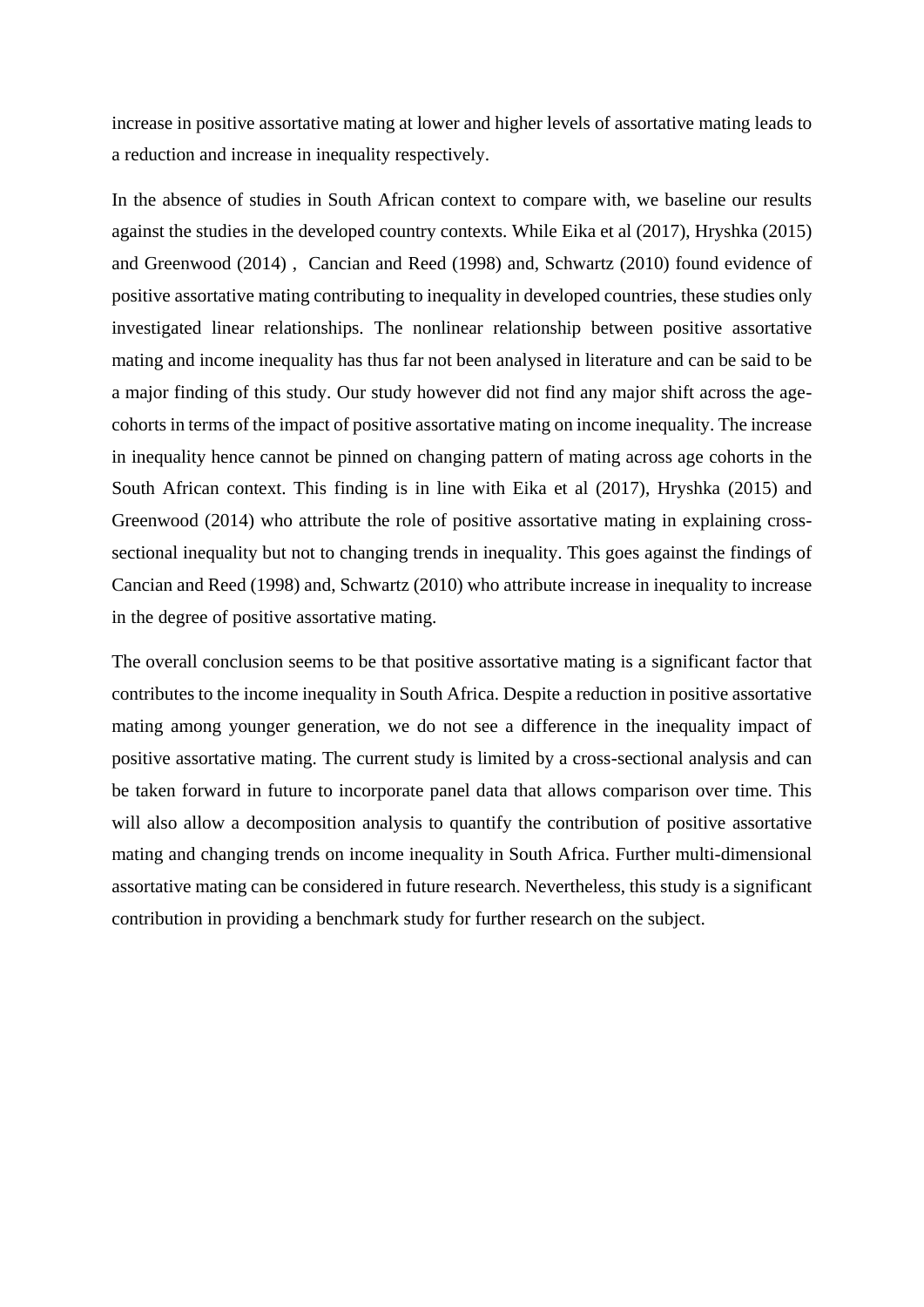## **References**

Branson, N., Garlick, J., Lam, D., Leibbrandt, M. (2012). *Education and Inequality: The South African Case.* A Southern Africa Labour and Development Research Unit Working Paper Number 75.

Cape Town: SALDRU, University of Cape Town Burger, C. and Van Der Berg, S. (2011). *Modelling cognitive skills, ability and school quality to explain labour market earnings differentials*, Stellenbosch Economic Working Papers: 08/11.

Cancian, M and Reed, D. 1998. "Assessing the Effects of Wives' Earnings on Family Income Inequality." *The Review of Economics and Statistics*, 80 (1): 73-79.

Darity, W. (2005). Stratification economics: The role of intergroup *inequality Journal of Economics and Finance,* Vol 29 (2), 144-153.<https://doi.org/10.1007/BF02761550>

Durlauf, S.N. (1996) A Theory of Persistent Income Inequality, *Journal of Economic Growth*, 1: 75- 93.

Ebrahim, A., Woolard, I. and Leibbrandt, M. (2013*). Unemployment and Household formation.* Cape Town: SALDRU, University of Cape Town. SALDRU Working Paper Number 126/ NIDS Discussion Paper 2013/8.

Eika, Lasse, Magne Mogstad, and Basit Zafar. 2014. "*Educational Assortative Mating and Household Income Inequality*." National Bureau of Economic Research Working Paper 20271.

Gabrielli M. F. & Serio, M. (2017) Testing Assortative Mating: Evidence from Argentina, *Economic Analysis Review*, Vol 32, No 2.

Greenwood, Jeremy, Nezih Guner, Georgi Kocharkov and Cezar Santos. 2014. "Marry Your Like: Assortative Mating and Income Inequality." *American Economic Review:* Papers & Proceedings, 104 (5): 348-353.

Hryshko, Dmytro, Chinhui Juhn and Kristin McCue. 2015. "Trends in Earnings Inequality and Earnings Instability among U.S. Couples: How Important is Assortative Matching?" Working Papers 2015-01, University of Alberta, Department of Economics.

Ismail Z & Kollamparambil U (2015) Youth Unemployment Duration and Competing Exit States:

What Hides Behind Long Spells of Black Youth Unemployment in South Africa?, *African* 

*Development Review,* [Volume27,](https://onlinelibrary.wiley.com/toc/14678268/2015/27/3) Issue3.

Keller, Sonja. "[Household formation, poverty and unemployment: The case of rural households in](http://microdata.worldbank.org/index.php/citations/5049)  [South Africa](http://microdata.worldbank.org/index.php/citations/5049)." *South African Journal of Economics* 72, no. 3 (2004): 437-483.

Keswell, M. and Poswell, L. (2004). Returns to education in South Africa: A retrospective sensitivity analysis of the available evidence, *South African Journal of Economics*, 72(4): 834-860.

Kollamparambil U & Razak A (2016) Trends in Gender wage gap and Discrimination in South Africa, *Indian Journal of Human Development*, Vol 10, Issue 1.